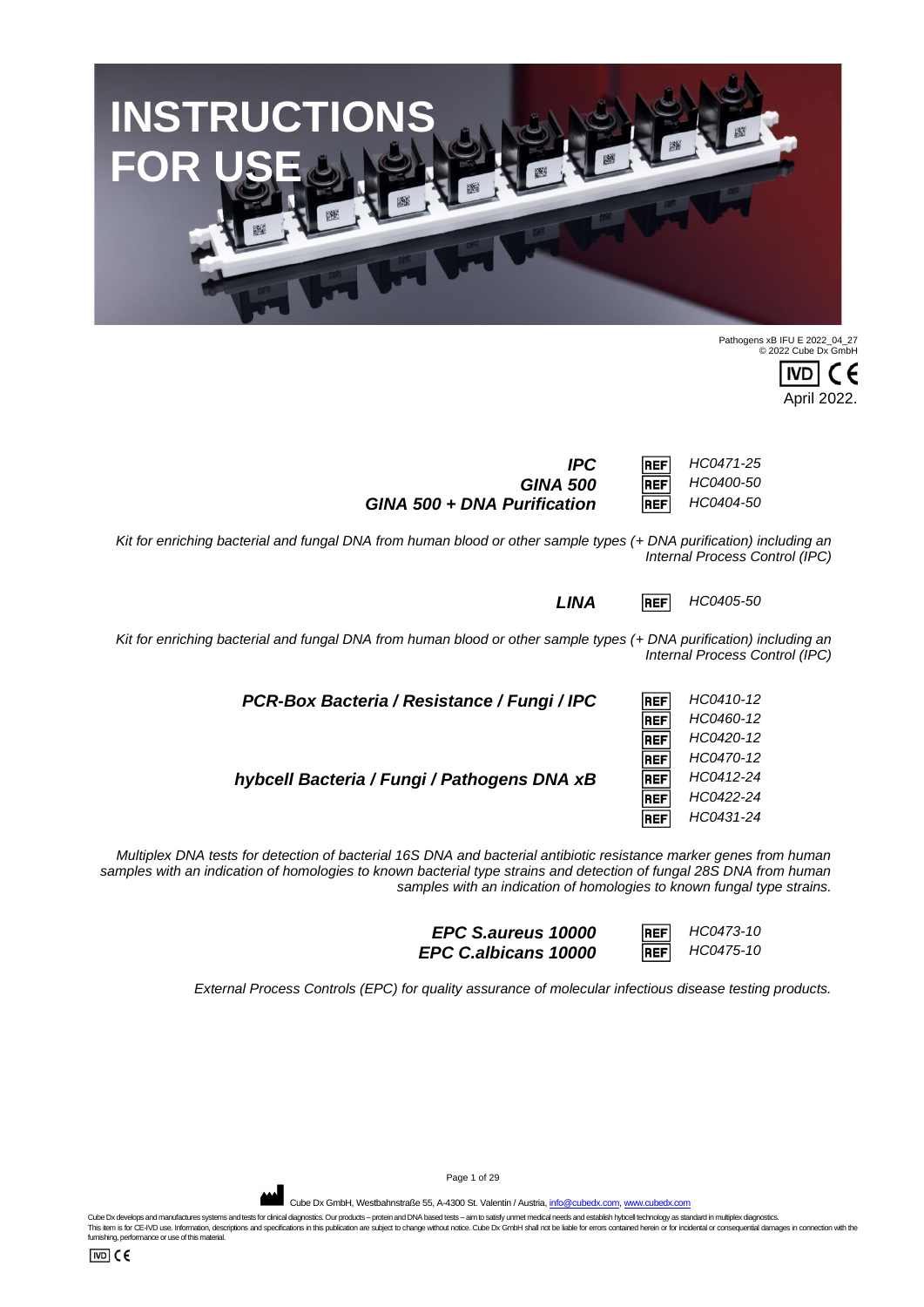# **Content**

Page 2 of 29

Cube Dx GmbH, Westbahnstraße 55, A-4300 St. Valentin / Austria[, info@cubedx.com,](mailto:info@cubedx.com) [www.cubedx.com](http://www.cubedx.com/)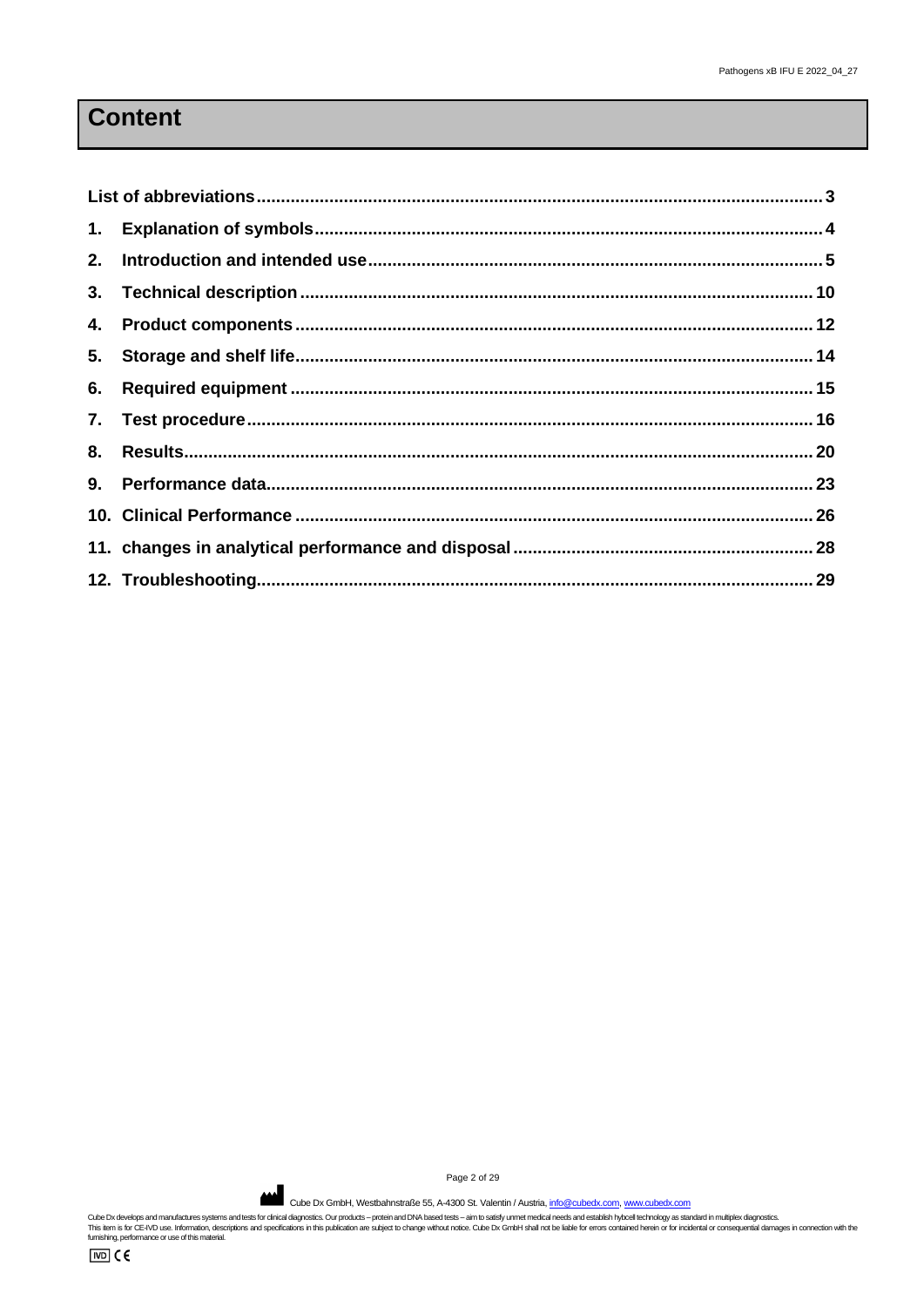<span id="page-2-0"></span>

| BALBronchoalveolar Lavage                      | IVD  In-vitro Diagnostic                    |
|------------------------------------------------|---------------------------------------------|
| °CCelsius degree                               | LOD Limit of Detection                      |
| µLMicroliter                                   | M Molar                                     |
| Cq Cycle of quantification                     | minMinute                                   |
| CE Conformité Européenne (European Conformity) |                                             |
| CVCoefficient of variation                     | mL  Millilitre                              |
| DNADesoxyribonucleic acid                      | NTC No-template control                     |
| DNase Deoxyribonuclease                        | PCR Polymerase chain reaction               |
| Dx  Diagnostics                                | PE Primer Extension                         |
| EDTA Ethylenediaminetetraacetic acid           | pg Picogram                                 |
| EG  European Community                         | qPCR Quantitative Polymerase Chain Reaction |
| (Europäische Gemeinschaft)                     | s Second                                    |
| gGravity                                       | sp Species                                  |
| ID Identification                              | UV  Ultraviolet                             |

Page 3 of 29

Cube Dx GmbH, Westbahnstraße 55, A-4300 St. Valentin / Austria[, info@cubedx.com,](mailto:info@cubedx.com) [www.cubedx.com](http://www.cubedx.com/)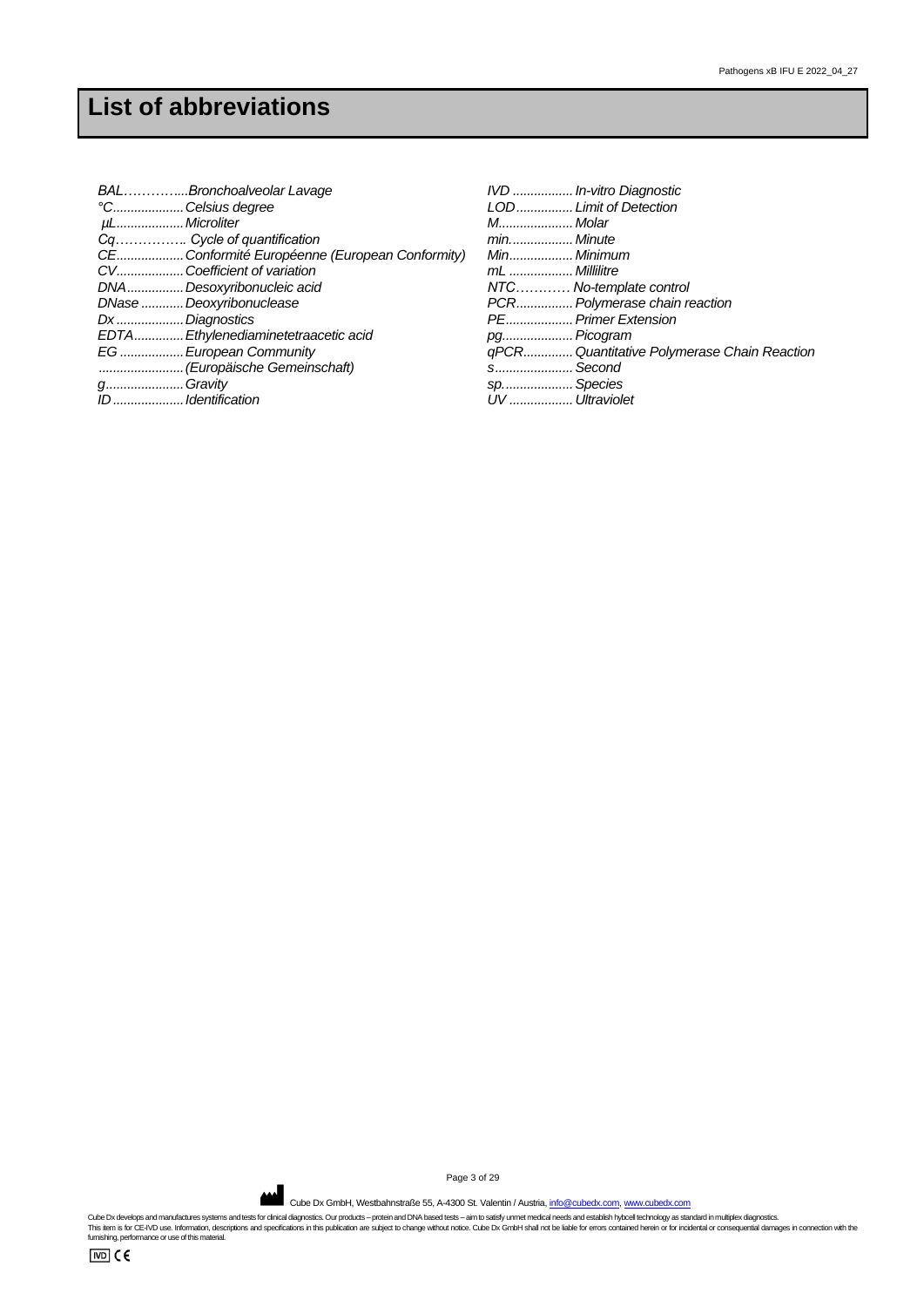# <span id="page-3-0"></span>**1. Explanation of symbols**

| <b>Symbol</b>            | <b>Explanation</b>                                              |
|--------------------------|-----------------------------------------------------------------|
| $\epsilon$<br><b>IVD</b> | CE mark.<br>In vitro diagnostic medical device.                 |
|                          | Manufacturer.                                                   |
|                          | Date of manufacture.                                            |
| LOT                      | Lot/batch number.                                               |
| <b>REF</b>               | Catalog number.                                                 |
| SN                       | Serial number.                                                  |
|                          | Keep away from rain/humidity.                                   |
|                          | Keep away from sunlight.                                        |
|                          | Only use once. Do not re-use.                                   |
|                          | Don't use it if the package is damaged.                         |
|                          | Do not eat or drink.                                            |
|                          | Use by date.                                                    |
|                          | Temperature limit for storage.                                  |
|                          | Sufficient for <n> tests.</n>                                   |
| R 22                     | Harmful if swallowed.                                           |
| S <sub>1/2</sub>         | Store in a secure location and away from children.              |
| S 18                     | Open and handle the container with caution.                     |
| S 20                     | Do not eat or drink while handling.                             |
| S 24 / 25                | Prevent contact with eyes and skin.                             |
| S 36 / 37                | Wear appropriate protective gloves and clothing while handling. |

Page 4 of 29

Cube Dx GmbH, Westbahnstraße 55, A-4300 St. Valentin / Austria[, info@cubedx.com,](mailto:info@cubedx.com) [www.cubedx.com](http://www.cubedx.com/)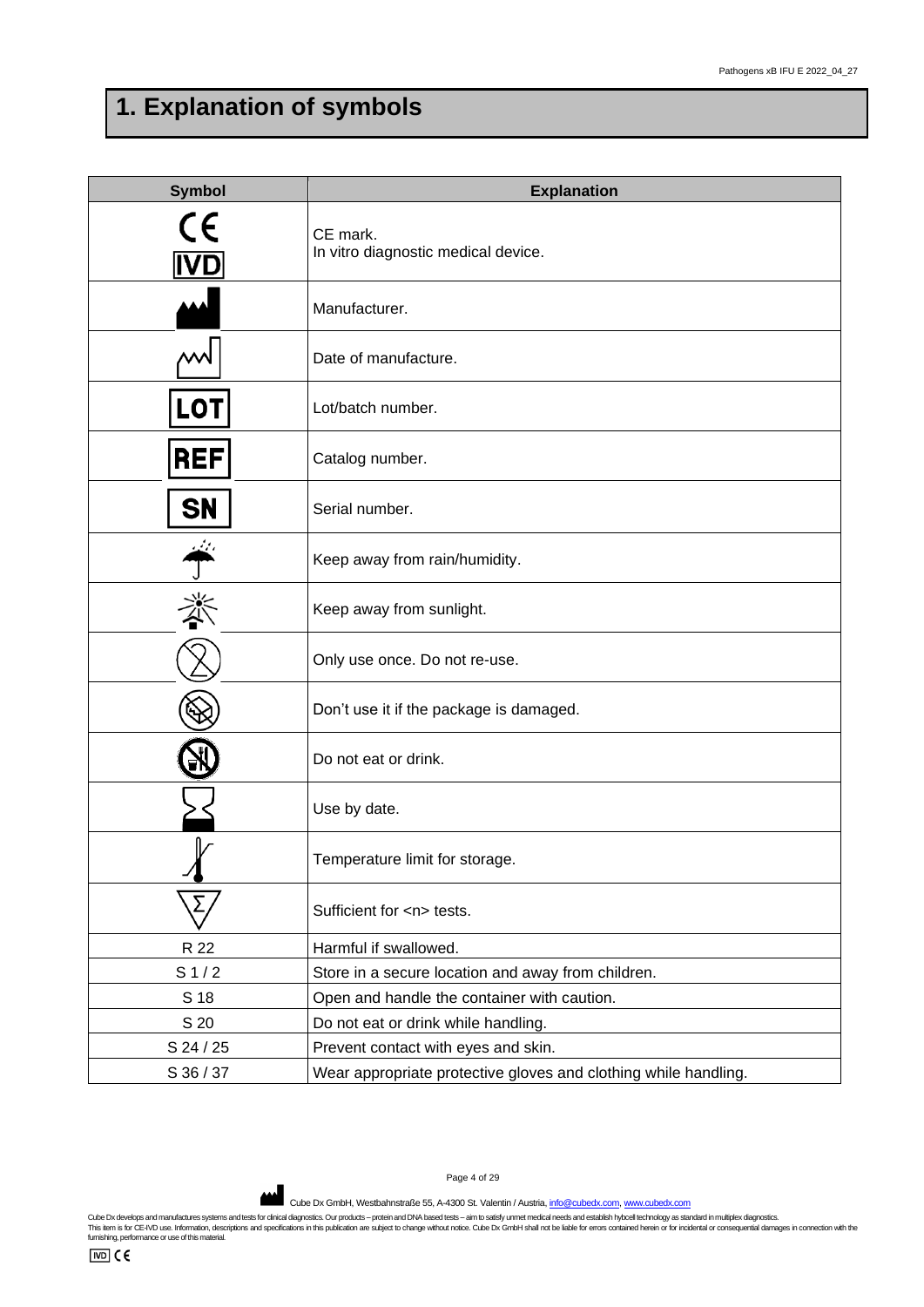# <span id="page-4-0"></span>**2. Introduction and intended use**

## **IPC, GINA 500, GINA 500 + DNA Purification**

*GINA* pathogen enrichment (and DNA purification) kits remove the vast majority of human (blood) cells and cellular debris from human whole blood and other human samples. The procedure is intended to drastically increase the percentage of pathogenic (bacterial and fungal) DNA of intact pathogens relative to human DNA in the resulting solution and to provide better conditions for downstream PCR reactions.

Quality assurance concepts for such highly sensitive molecular pathogen identification from human samples must ensure that negative results are only caused by negative samples - and not by any flaws during processing the sample. Therefore, stringent process control has to undergo the same procedures as the sample itself – without setting-off sensitivities of the tests. Cube Dx' Internal Process Control (IPC) consists of frozen biological material, which is dissolved within the human sample before the enrichment process starts. IPC undergoes the same extraction procedures as the sample itself. The follow-up PCR and hybcell test confirm the presence of IPC DNA and therefore the validity of the results.

The procedure must be carried out in an environment suitable for molecular biological testing. This includes DNAand DNase-free pipets, separated rooms for DNA isolation and amplification/detection, and the possibility of UV decontamination. *The test should exclusively be performed by qualified personnel, which have been trained in the use of Cube Dx' products for the identification of pathogens.*

For processing *GINA* kits a table-top centrifuge with a rotor for 2mL tubes, capable of applying 11.000g (e.g., Eppendorf, Hermle, etc.) and a conventional heating block (e.g., Analytic Jena, Coyote Bioscience) capable to heat to 100°C are needed.

*The kit is not intended for follow-up quantitative determination of pathogens (in terms of colony-forming units) present in the sample.*

#### **LINA**

Identification of pathogens and antibiotic resistance genes from positive human blood cultures and bronchoalveolar lavages (BAL) containing an abundance of microorganisms should be simple and fast.

The LINA transfer and modulation buffer shorten the time for molecular identification as it eliminates the RNA/DNA extraction processes and enables direct PCR.

Together with Cube Dx' PCR products (Bacteria, Fungi, Resistance) and pathogen Identification hybcells microorganisms and resistance genes can be determined in less than 2 hours from such samples.

The procedure must be carried out in an environment suitable for molecular biological testing. This includes DNAand DNase-free pipets, separated rooms for DNA isolation and amplification/detection, and the possibility of UV decontamination. *The test should exclusively be performed by qualified personnel, which have been trained in the use of Cube Dx' products for the identification of pathogens.*

*The kit is not intended for follow-up quantitative determination of pathogens (in terms of colony-forming units) present in the sample.*

# **PCR-Box Bacteria / Resistance / Fungi / IPC hybcell Bacteria / Fungi / Pathogens DNA xB**

The *PCR-Box Bacteria*, *PCR-Box Fungi*, *PCR-Box Resistance,* and the qualitative tests *hybcell Bacteria DNA xB*, *hybcell Fungi DNA xB,* and *hybcell Pathogens DNA xB* are in-vitro tests for detection and identification of bacteria, antibiotic resistance mechanisms and fungi from human samples based on homologies of bacterial 16S DNA,

Page 5 of 29

**AND** Cube Dx GmbH, Westbahnstraße 55, A-4300 St. Valentin / Austria, *info@cu* 

Cube Dx develops and manufactures systems and tests for clinical diagnostics. Our products – protein and DNA based tests – aim to satisfy unmet medical needs and establish byboel technology as standard in multiplex diagnos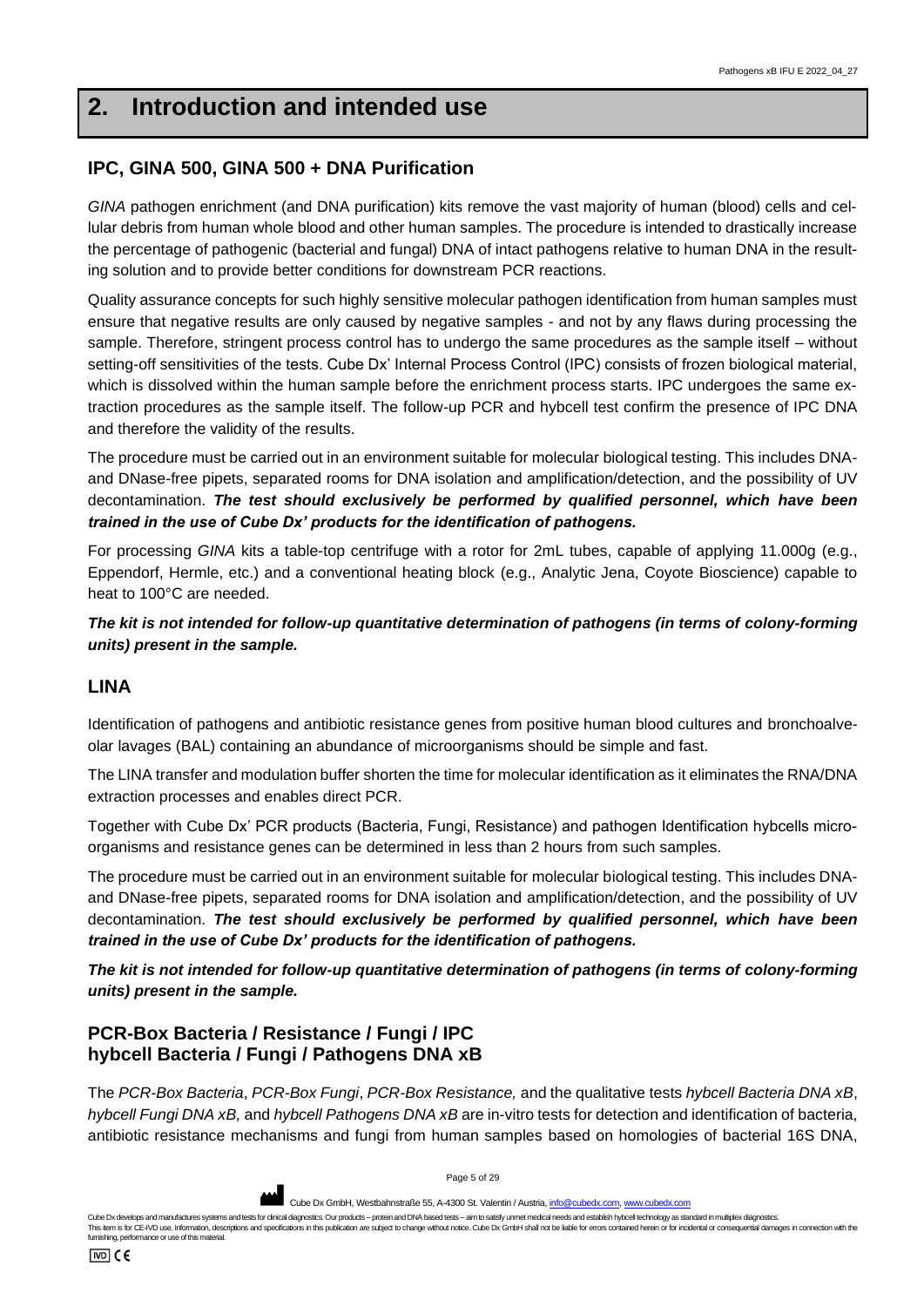resistance genes and fungal 28S DNA. The PCR-Box IPC amplifies the DNA of the IPC (Internal Process Control) added to the initial EDTA blood sample processed with *GINA*.

The test might support therapeutic decisions for suspected (severe) bacterial or/and fungal infections in combination with other clinical information.

Bacteria and antibiotic resistance genes potentially presented by *hybcell Bacteria DNA xB* and by *hybcell Pathogens DNA xB*:

|          |                      |                                                                                     | $LINA +$  | $LINA +$   | $GINA +$     |
|----------|----------------------|-------------------------------------------------------------------------------------|-----------|------------|--------------|
|          | Genus                | <b>Species</b>                                                                      | <b>BC</b> | <b>BAL</b> | <b>Blood</b> |
|          | Abiothrophia         | Abiotrophia defectiva                                                               | ٠         |            |              |
|          | Acinetobacter        | Acinetobacter baumannii<br>Acinetobacter calcoaceticus complex                      |           |            |              |
|          | Actinobacillus       | Actinobacillus pleuropneumoniae                                                     |           |            |              |
|          | Anaerococcus         |                                                                                     | ۰         |            | ٠            |
|          | <b>Bacteriodes</b>   | <b>Bacteroides fragilis</b>                                                         | ۰         |            | ٠            |
|          | Bordetella           | <b>Bordetella pertussis</b>                                                         | ۰         |            | ۰            |
|          | <b>Borreliella</b>   | Borreliella burgdorferi                                                             | ٠<br>٠    |            | ٠            |
|          | <b>Brucella</b>      |                                                                                     | ۰         |            | ٠            |
|          | Burkholderia         | Burkholderia cepacia complex<br>Burkholderia pseudomallei                           | ×         |            |              |
|          | Campylobacter        |                                                                                     | ۰         |            | ۰            |
| Bacteria | Citrobacter          | Citrobacter koseri<br>Citrobacter freundii complex                                  | ٠         |            |              |
|          | Corynebacterium      | Corynebacterium diphtheriae<br>Corynebacterium jeikeium<br>Corynebacterium ulcerans | ٠         |            |              |
|          | Enterobacter         | Enterobacter cloacae<br>Enterobacter cloacae complex                                | ٠         |            |              |
|          | Enterococcus         | <b>Enterococcus faecalis</b><br><b>Enterococcus faecium</b>                         | ٠         |            | ٠            |
|          | Escherichia          | Escherichia coli                                                                    | ٠         | ۰          | ٠            |
|          | Finegoldia           | Finegoldia magna                                                                    | ۰         |            | ٠            |
|          | <b>Fusobacterium</b> | <b>Fusobacterium nucleatum</b><br>Fusobacterium necrophorum                         | ٠         |            |              |
|          | Granulicatella       | Granulicatella adiacens                                                             | ٠         |            | ٠            |
|          | Haemophilus          | Haemophilus haemolyticus<br>Haemophilus influenzae                                  |           | $\bullet$  | ٠            |
|          | Helicobacter         | Helicobacter pylori                                                                 |           |            |              |

Page 6 of 29

Cube Dx GmbH, Westbahnstraße 55, A-4300 St. Valentin / Austria[, info@cubedx.com,](mailto:info@cubedx.com) [www.cubedx.com](http://www.cubedx.com/)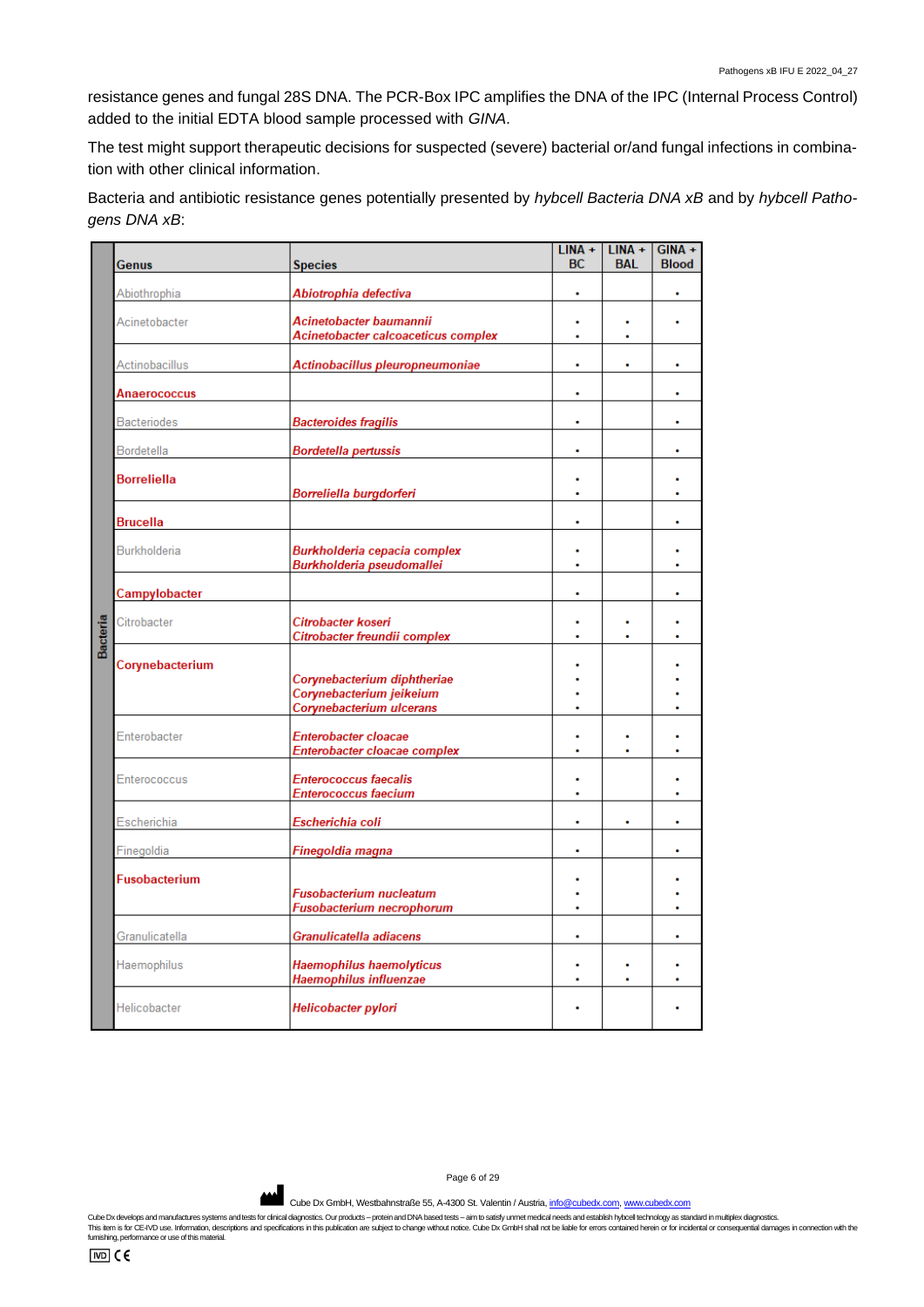|          | Genus                 | <b>Species</b>                                                 | $LINA +$<br>ВC            | $LINA +$<br><b>BAL</b> | $GINA +$<br><b>Blood</b> |
|----------|-----------------------|----------------------------------------------------------------|---------------------------|------------------------|--------------------------|
|          | Klebsiella            |                                                                |                           |                        |                          |
|          |                       | Klebsiella aerogenes<br>Klebsiella oxytoca                     |                           |                        |                          |
|          |                       | Klebsiella pneumoniae                                          |                           |                        |                          |
|          | Legionella            | Legionella pneumophila                                         | ٠                         | ö                      | ٠                        |
|          | Listeria              |                                                                | ä,                        |                        | ٠                        |
|          | Moraxella             | Moraxella catarrhalis                                          |                           |                        | ٠                        |
|          | Morganella            | Morganella morganii                                            | ۰                         | ٠                      | ۰                        |
|          | Neisseria             | Neisseria meningitidis                                         | ¥                         |                        | ٠                        |
|          | Pasteurella           | Pasteurella multocida                                          |                           |                        |                          |
|          | Prevotella            | Prevotella buccae                                              | ٠                         |                        |                          |
|          |                       | Prevotella intermedia                                          |                           |                        |                          |
|          | Propionibacterium     | Propionibacterium acnes                                        | ٠                         |                        |                          |
|          |                       |                                                                |                           |                        |                          |
|          | <b>Proteus</b>        | <b>Proteus mirabilis</b>                                       | ٠                         | ٠                      | ٠                        |
| Bacteria | Providencia           | Providencia stuartii                                           | ۰                         |                        | ٠                        |
|          | Pseudomonas           | Pseudomonas aeruginosa<br>Pseudomonas non-aeruginosa           | $\ddot{\phantom{0}}$<br>ä |                        |                          |
|          | Salmonella            | Salmonella enterica                                            | ۰                         |                        | ٠                        |
|          | Serratia              | Serratia marcescens                                            |                           |                        |                          |
|          | <b>Staphylococcus</b> | <b>Staphylococcus aureus</b><br>Staphylococcus non-aureus      |                           |                        |                          |
|          |                       |                                                                |                           |                        |                          |
|          | Stenotrophomonas      | Stenotrophomonas maltophilia group                             | ò                         | ö                      | ٠                        |
|          | <b>Streptococcus</b>  |                                                                |                           |                        |                          |
|          |                       | Streptococcus anginosus group<br>Streptococcus agalactiae      |                           |                        |                          |
|          |                       | Streptococcus dysgalactiae                                     |                           |                        |                          |
|          |                       | Streptococcus gordonii<br><b>Streptococcus mitis group</b>     |                           |                        |                          |
|          |                       | Streptococcus pneumoniae                                       |                           |                        |                          |
|          |                       | <b>Streptococcus pyogenes</b>                                  |                           |                        |                          |
|          |                       | Streptococcus salivarius group                                 |                           |                        |                          |
|          | Yersinia              | Yersinia enterocolitica<br>Yersinia pseudotuberculosis complex |                           |                        |                          |

Bacterial type strains of hybcell Bacteria DNA xB and hybcell Pathogens DNA xB. Grey: To support a better understanding of taxonomy (not shown in the report). All denotations are taken from the NCBI database. No dot: Not included in the corresponding profile (shown as an off-profile result, if using the profile).

Page 7 of 29

Cube Dx GmbH, Westbahnstraße 55, A-4300 St. Valentin / Austria[, info@cubedx.com,](mailto:info@cubedx.com) [www.cubedx.com](http://www.cubedx.com/)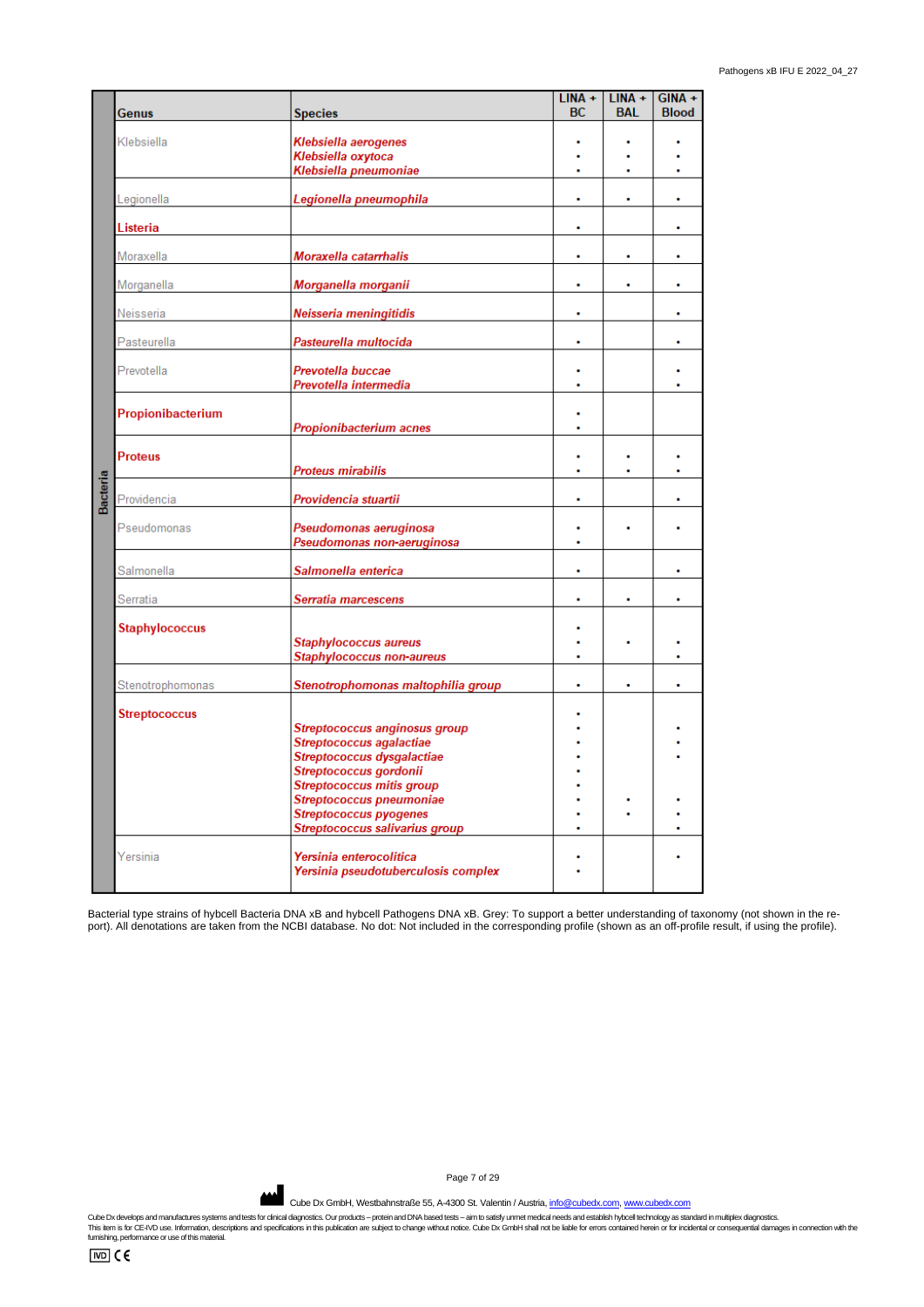|            |                              |                    | $LINA +$  | $LINA +$   | $GINA +$     |
|------------|------------------------------|--------------------|-----------|------------|--------------|
|            | gram+ Resistance             | Resistance gene    | <b>BC</b> | <b>BAL</b> | <b>Blood</b> |
|            |                              |                    |           |            |              |
|            | Vancomycin resistances       | van A              |           |            |              |
|            |                              | vanB               |           |            |              |
|            |                              |                    |           |            |              |
|            | Methicillin resistances      | mecA               |           |            |              |
|            |                              | $_{\mathrm{mecC}}$ |           |            |              |
| Resistance |                              |                    |           |            |              |
|            |                              |                    | $LINA +$  | $LINA +$   | $GINA +$     |
|            | gram-Resistance              | Resistance gene    | <b>BC</b> | <b>BAL</b> | <b>Blood</b> |
|            |                              |                    |           |            |              |
|            | Betalactamase/ Carpabenemase | $CTX$ $m1/m3$      |           |            |              |
|            |                              | IMP                |           |            |              |
|            |                              | <b>KPC</b>         |           |            |              |
|            |                              | <b>NDM</b>         |           |            |              |
|            |                              |                    |           |            |              |
|            |                              | OXA48              |           |            |              |

Resistance marker genes of hybcell Bacteria DNA xB and hybcell Pathogens DNA xB. Grey: To support a better understanding of taxonomy (not shown in the report). All denotations took from the NCBI database.

Fungi potentially presented by *hybcell Fungi DNA xB* and by *hybcell Pathogens DNA xB*:

|       | <b>Genus</b>         | <b>Species</b>                           | LINA +<br><b>BC</b> | $LINA +$<br><b>BAL</b> | GINA +<br><b>Blood</b> |
|-------|----------------------|------------------------------------------|---------------------|------------------------|------------------------|
|       |                      |                                          |                     |                        |                        |
|       | <b>Aspergillus</b>   |                                          |                     |                        |                        |
|       |                      | Aspergillus clavatus                     |                     |                        |                        |
|       |                      | <b>Aspergillus flavus</b>                |                     |                        |                        |
|       |                      | <b>Aspergillus fumigatus</b>             |                     |                        |                        |
|       |                      | Aspergillus niger                        |                     |                        |                        |
|       |                      | Aspergillus terreus                      |                     |                        |                        |
|       |                      |                                          |                     |                        |                        |
|       | Candida              |                                          |                     |                        |                        |
|       |                      | Candida albicans<br>Candida dubliniensis |                     |                        |                        |
|       |                      | Candida parapsilosis                     |                     |                        |                        |
|       |                      | <b>Candida tropicalis</b>                |                     |                        |                        |
|       |                      |                                          |                     |                        |                        |
|       | Nakaseomyces         | Candida glabrata                         | ٠                   | ٠                      |                        |
| Fungi | Clavispora           | Candida auris                            | ٠                   | ٠                      |                        |
|       | Cladosporium         |                                          | ٠                   |                        |                        |
|       | Filobasidiella       | <b>Cryptococcus neoformans</b>           |                     |                        |                        |
|       |                      | Cryptococcus gattii                      |                     |                        |                        |
|       |                      |                                          |                     |                        |                        |
|       | Fusarium             | Fusarium oxysporum species complex       |                     |                        |                        |
|       |                      | Fusarium solani species complex          |                     |                        |                        |
|       |                      |                                          |                     |                        |                        |
|       | Pichia               | Pichia kudriavzevii                      |                     |                        |                        |
|       | Pneumocystis         | Pneumocystis jirovecii                   |                     |                        |                        |
|       |                      | Pneumocystis murina                      |                     |                        |                        |
|       |                      |                                          |                     |                        |                        |
|       | <b>Saccharomyces</b> |                                          |                     |                        |                        |
|       |                      | Saccharomyces cerevisiae                 |                     |                        |                        |
|       | Scedosporium         |                                          |                     |                        |                        |

Fungal type strains of hybcell Fungi DNA xB and hybcell Pathogens DNA xB. Grey: To support a better understanding of taxonomy (not shown in the report). All denotations are taken from the NCBI database. No dot: Not included in the corresponding profile (shown as an off-profile result, if using the profile).

Page 8 of 29

Cube Dx GmbH, Westbahnstraße 55, A-4300 St. Valentin / Austria[, info@cubedx.com,](mailto:info@cubedx.com) [www.cubedx.com](http://www.cubedx.com/)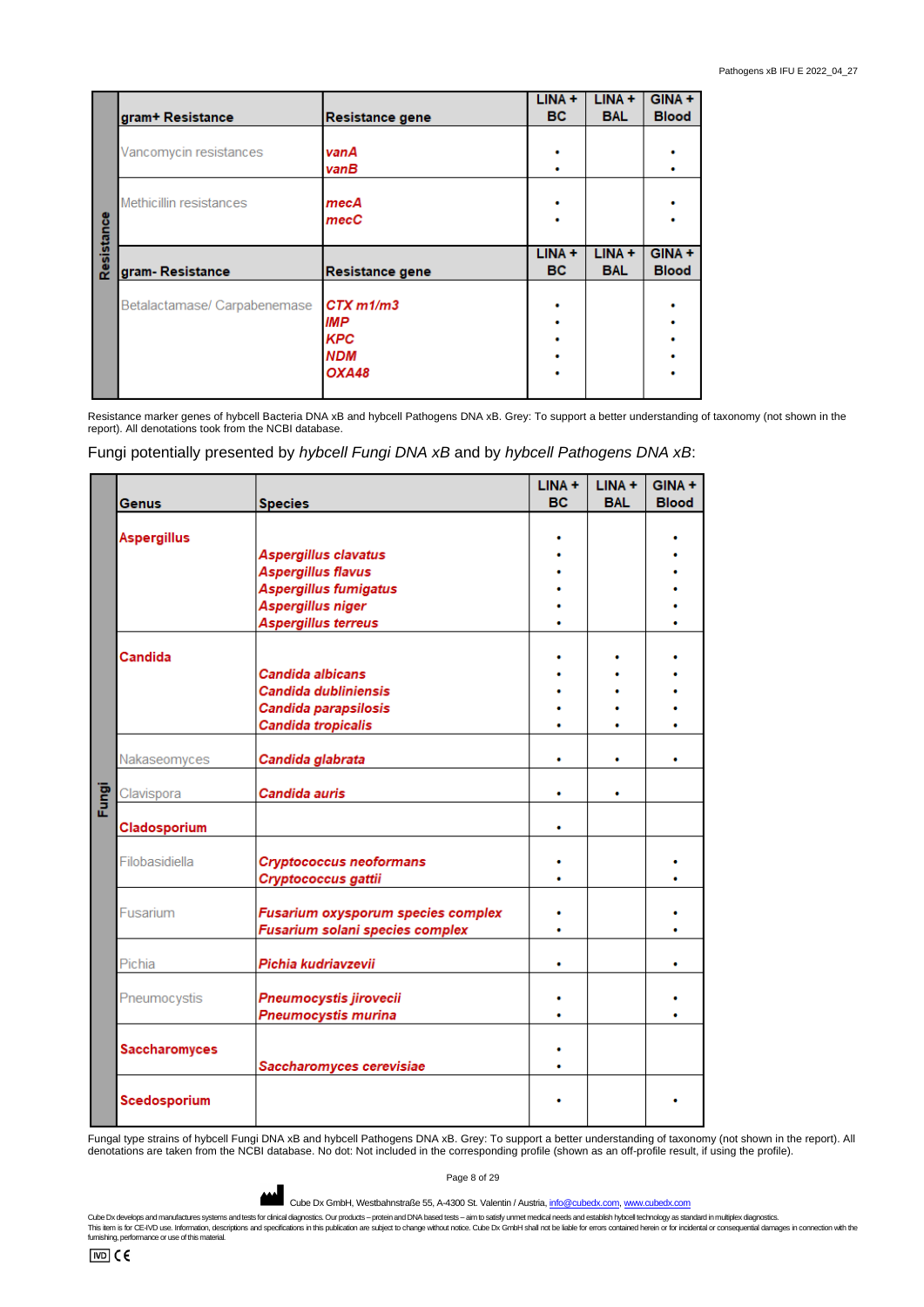The test might be used for different diagnostic uses and not all bacterial and fungal targets are relevant for all uses. Therefore, it is possible to narrow the scope of results of a report within the hyborg software by defining a profile (by selecting the targets which should be considered for the report).

The test must be carried out in an environment suitable for molecular biological testing. This includes DNA-and DNase-free pipets, separated rooms for DNA isolation and amplification/detection, and the possibility of UV decontamination. The test should exclusively be performed by qualified personnel, which have been trained *in the use of Cube Dx' products for the identification of pathogens.*

The equipment has to include a freezer (-15 to -25°C) as well as a DNA workbench. The sample materials are solutions containing DNA which were extracted with an appropriate DNA extraction product/procedure.

For processing *PCR-Box Bacteria, PCR-Box Resistances, PCR-Box Fungi,* and *PCR-Box IPC* either a qPCR device (either Rotor-Gene from Qiagen; CFX96 from Biorad or Quantstudio from Thermo) or a thermal cycler (TPersonal from Analytic Jena) is needed.

For processing *hybcell Bacteria DNA xB, hybcell Fungi DNA xB,* or *hybcell Pathogens DNA xB* a *hyborg Dx RED2* device with preinstalled hyborg Software (Cube Dx) is needed.

The test results should be evaluated in the context of the patient's medical record as well as her / his clinical status and other findings.

#### *The tests are not intended for the quantitative determination of pathogens (in terms of colony-forming units) present in the sample. The test does not substitute or replace conventional microbiological/culturing procedures.*

## **EPC S. aureus 10000, EPC C. albicans 10000**

Quality assurance concepts for (highly sensitive) molecular pathogen identification from human samples must ensure stable results over time. Therefore, well-defined control material should be tested periodically to check and document the constant outcome.

EPCs are quantified, inactivated bacterial or fungal cells in different concentrations (frozen). They are intended to safeguard the stability of the molecular pathogen ID processes of human samples over time. Periodic usage of EPCs documents the laboratory's ability to detect defined bacterial and fungal DNA levels.

EPCs come as single-use controls in different concentrations to fit different diagnostic applications.

Running tests with EPCs should be carried out in an environment suitable for molecular biological testing. Dependent on the required sensitivities of the test, this might include DNA-and DNase-free pipets, separated rooms for DNA isolation and amplification/detection, and the possibility of UV decontamination. *Running tests with the EPCs should exclusively be performed by qualified personnel, which have been trained in the use of the used products.*

Page 9 of 29

Cube Dx GmbH, Westbahnstraße 55, A-4300 St. Valentin / Austria, info@c

Cube Dx develops and manufactures systems and tests for clinical diagnostics. Our products – protein and DNA based tests – aim to satisfy unmet medical needs and establish byboel technology as standard in multiplex diagnos This item is for CE-IVD use. Information, descriptions and specifications in this publication are subject to change without notice. Cube Dx GmbH shall not be liable for errors contained herein or for incidental or conseque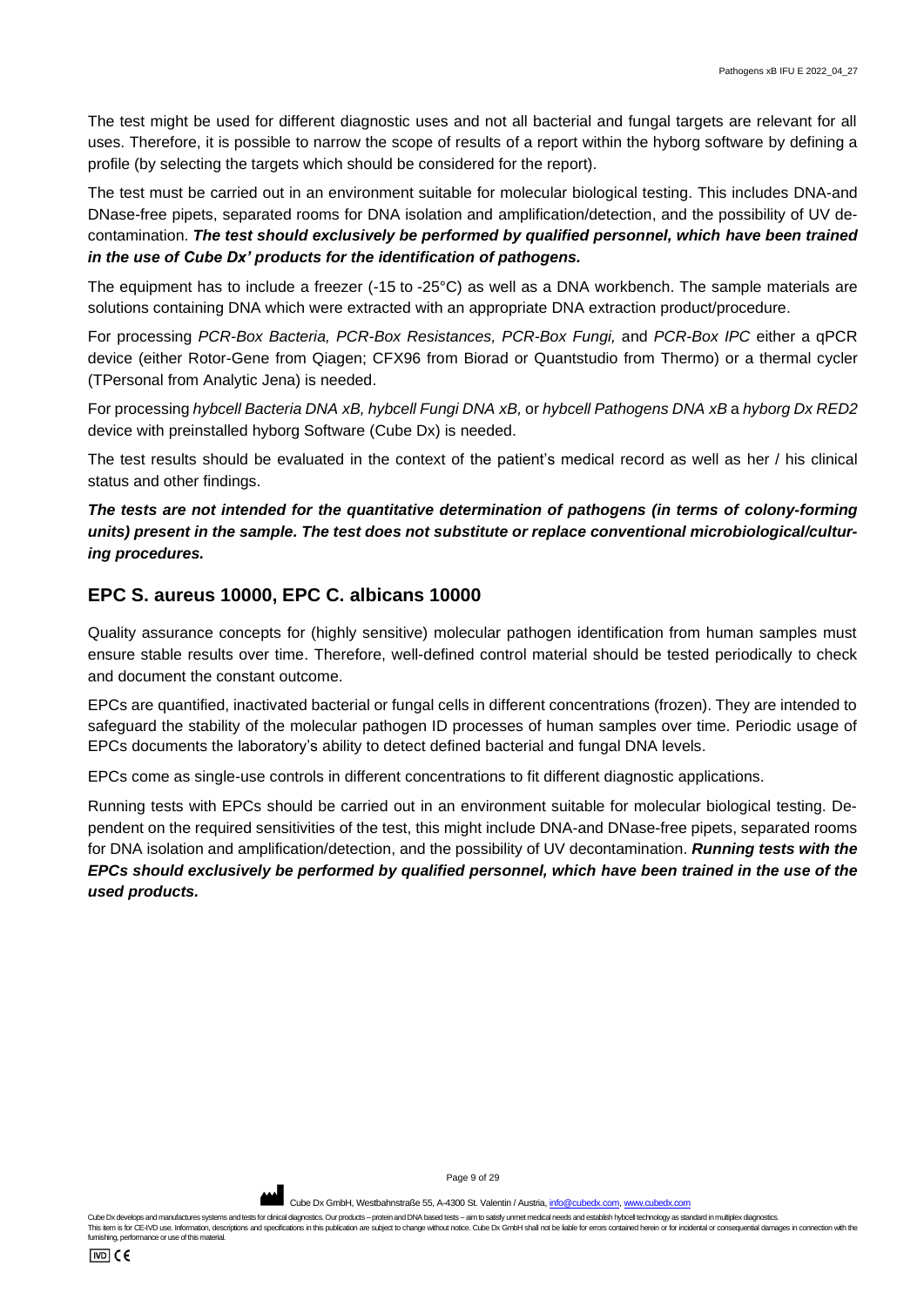# <span id="page-9-0"></span>**3. Technical description**

The course of sepsis or other severe infections and especially the chances of recovery and survival are dependent on early identification of the causing pathogen(s).

The chances of survival and recovery after suffering from sepsis and other severe infections are higher after an early identification and targeted treatment of the causing pathogen(s).

# **IPC, GINA 500, GINA 500 + DNA Purification**

Cube Dx' Internal Process Control (IPC) consists of frozen biological material, which is dissolved in the sample before the enrichment procedure. This biological material is similar to pathogenic microorganisms causing sepsis or other severe infections.

The kits *GINA 500 (for 500μl of sample liquid, with or without DNA purification) a*re designed for clinical routine application to enrich pathogenic (bacterial, fungal) DNA. After enrichment, the solution is purified and the eluate is for example used in PCR reactions (e.g., bacterial DNA, fungal DNA, resistance marker genes). In case PCR products have been amplified in a sample, the respective pathogen can be identified straight-forward by Cube Dx' *compact sequencing*.

The kit is based on the following process steps:

- Lysis and removal of human cells: LE solution is added to the sample and the majority of human (and compromised pathogen) cells are lysed and removed after centrifugation.
- Lysis of pathogen cells: NA solution is added and incubated. Pelleted pathogen cells are lysed.
- Neutralization: The lysate is transferred into the T solution to stop the process of lysis and neutralize the resulting solution.
- *Including DNA purification*: spin column technology is used to purify DNA from the *GINA* solution.

#### *The outcome may be corrupted by the nature of the sample or errors during the procedure (low amount of DNA, contamination with environmental microorganisms / DNA), other influences (degraded DNA, contamination with chemicals), or technical errors.*

Following circumstances deteriorate results for a sample:

- **.** Time between drawing the (blood) sample and the start of sample preparation is more than 4 hours.
- Storage of sample between drawing and start of sample preparation is not according to specification (specified: store dry and between 4°C and 8°C).

#### **LINA**

LINA is 8mL of buffer filled in a single ready-to-use tube. The buffer dilutes any PCR inhibitors in the sample so that these are not effective anymore. The sample buffer mixture is directly transferred into the PCR reactions (without any further extraction process). The short and simple protocol reduces the time to result drastically.

#### *The outcome may be corrupted by the nature of the sample or errors during the procedure (e.g. low number of microorganisms in the sample or technical errors.*

Following circumstances deteriorate results for a sample:

■ Higher volume of sample than indicated taken (this increases inhibitors).

Page 10 of 29

Cube Dx GmbH, Westbahnstraße 55, A-4300 St. Valentin / Austria, info@c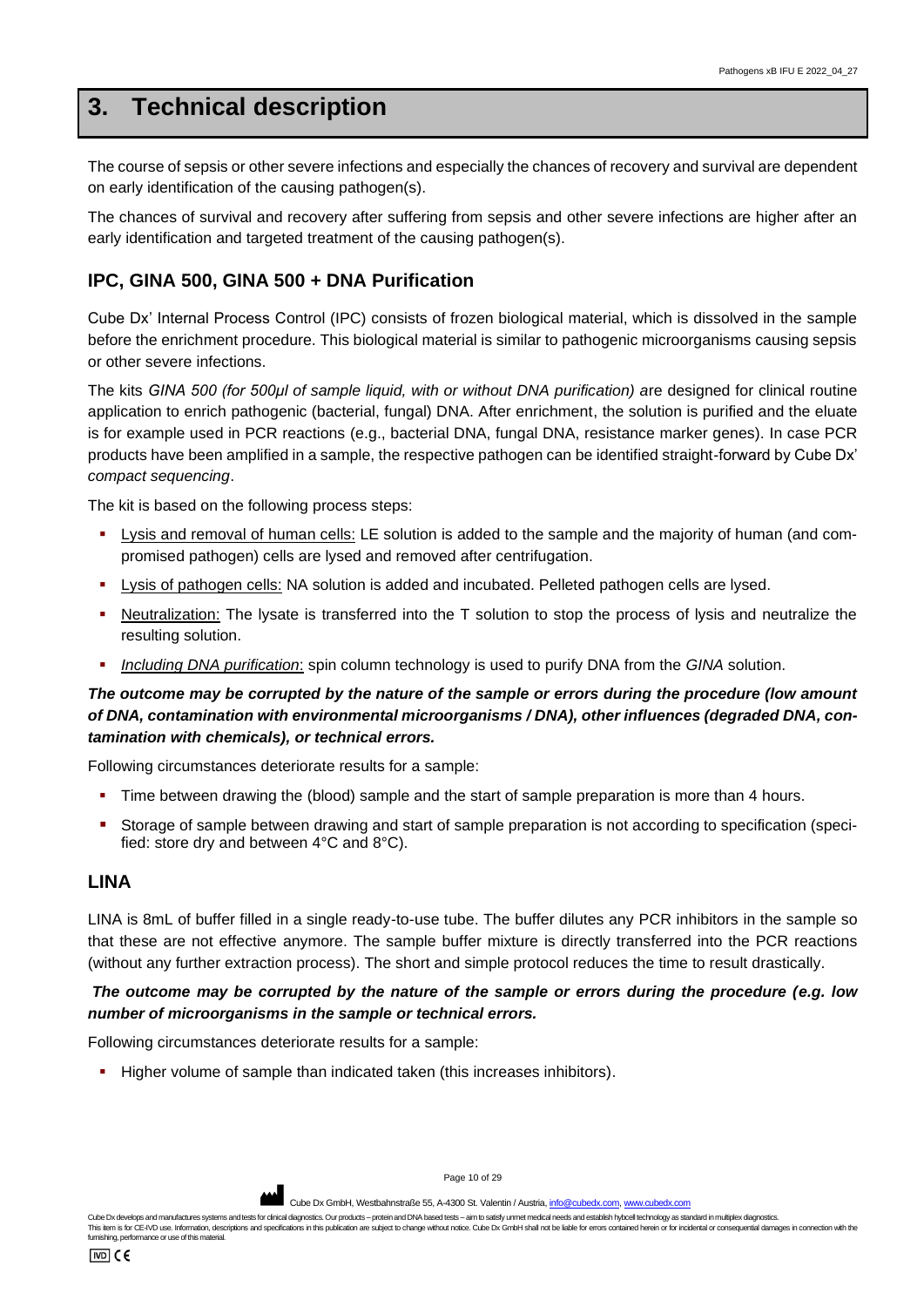# **PCR-Box Bacteria / Resistance / Fungi / IPC hybcell Bacteria / Fungi / Pathogens DNA xB**

The tests *hybcell Bacteria DNA xB, hybcell Fungi DNA xB,* and *hybcell Pathogens DNA xB* and its related PCR reaction mixes – *PCR-Box Bacteria, PCR-Box Resistance, PCR-Box Fungi,* and *PCR-Box IPC* – are designed for clinical routine application to detect and identify pathogenic bacteria and its antibiotic resistance marker genes as well as pathogenic fungi using DNA extracted from samples like whole blood or positive blood cultures. *PCR-Box IPC* amplifies DNA from the IPC to confirm the validity of the test procedure by a positive IPC result on the hybcell.

The test is especially useful for patients in need of immediate and specific antimicrobial treatment (e.g., sepsis), for patients having already undergone treatment with antibiotics/antimycotics (as culturing might then be inhibited), or if causing pathogens are difficult to culture.

The test is based on the following process steps/test principles:

- Sample preparation: See Pathogen Enrichment *GINA* (Cube Dx) including follow-up DNA purification and the LINA manual.
- Amplification of DNA detection of bacteria/fungi /resistance marker genes: Isolated DNA is amplified by polymerase chain reactions (PCR) - target regions are 16S rDNA of bacteria, 28S rDNA of fungi, and respective resistance marker genes. During amplification, single DNA strands are labeled with a fluorescent dye. If using a qPCR device, the presence of bacteria, fungi, or resistance marker genes might be derived from the resulting amplification curves.
- Identification: Qualitative analysis is performed by applying *compact sequencing*. Amplicons bind to their complementary, immobilized probes which are elongated by a highly-specific DNA polymerase in case of a perfect match (primer extension). Unspecific amplicons and non-elongated primers are removed during stringent washing steps. The specific fluorescence is scanned and analyzed by the hyborg (device) and its software.

## *Test results may be corrupted by errors during sample preparation (low amount of DNA, contamination with environmental pathogens / DNA) or other influences during preparation (degraded DNA, contamination with chemicals), technical errors, or errors during amplification or identification. If there is suspicion that a result is incorrect or deteriorated, the results should not be taken into account. Even if internal controls should single out most erroneous results, some of these results remain uncovered.*

Following circumstances deteriorate the results of a sample:

- **.** Time between drawing the sample and the start of sample preparation is more than 4 hours
- Storage of sample between drawing the sample and start of sample preparation not according to specification (specified: store dry and between 4°C and 8°C).

# **EPC S. aureus 10000, EPC C. albicans 10000**

EPCs are quantified, inactivated bacterial or fungal cells in different concentrations (frozen).

The cells are intact but blocked in growth. Therefore, the DNA extraction process can be tested with these "sample-like" EPCs, the same as with still growing organisms.

Every single tube contains 20 µL of the solution with the inactivated cells. The 20 µL in the tube is intended to be one sample for the periodic testing of the molecular diagnostic test (single-use reagent).

#### *Spoilt products may result in negative results for the test.*

Page 11 of 29

Cube Dx GmbH, Westbahnstraße 55, A-4300 St. Valentin / Austria[, info@cubedx.com,](mailto:info@cubedx.com) www.cu

Cube Dx develops and manufactures systems and tests for clinical diagnostics. Our products – protein and DNA based tests – aim to satisfy unmet medical needs and establish byboel technology as standard in multiplex diagnos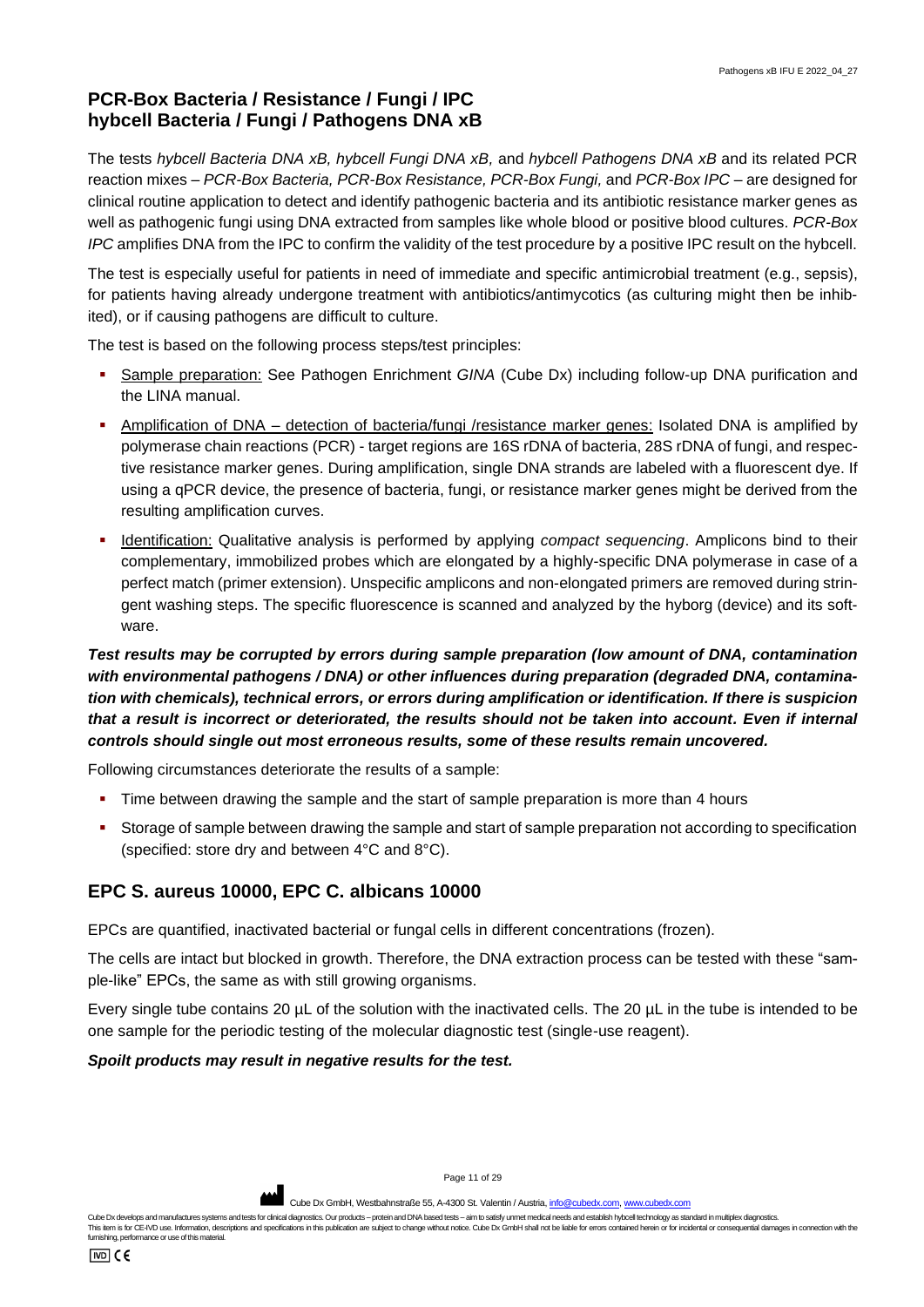# <span id="page-11-0"></span>**4. Product components**

Internal Process Control (IPC):

- *IPC* (order number HC0471-25): store at **-15 to -25°C**
	- □ 25 x 20 µL IPC

(25 x separately packed 0,5mL microtubes with biological material (IPC, each 20μL))

To enrich pathogens (bacteria and fungi) from a 500μl (or less) sample, the following specific products are required:

- *GINA 500* (order number HC0400-50): store at **room temperature (8 to 25°C)**
	- □ 2 x 25 *LE solution* (1400μl); (2 x 25 x 2mL tubes with yellow cap)
	- □ 1 x 12mL *NA solution* (red mark on bottle and cap)
	- □ 1 x 25mL *T solution* (green mark on bottle and cap)

To enrich pathogens (bacteria and fungi) and purify RNA/DNA from 500μl (or less) sample, following specific products are required:

- *GINA 500* + DNA Purification (order number HC0404-50): store at **room temperature (8 to 25°C)**
	- □ 2 x 25 *LE solution* (1400μl); (2 x 25 x 2mL tubes with yellow cap)
	- □ 1 x 12mL *NA solution* (red mark on bottle and cap)
	- □ 1 x 25mL *T solution* (green mark on bottle and cap)
	- □ 1 x 30mL *Wash Buffer BW* (bottle)
	- □ 1 x 60mL *Wash Buffer B5* (bottle)
	- □ 1 x 13mL *Elution Buffer BE* (bottle)
	- □ 50 x *Column*
	- □ 50 x *Collection Tube*
	- □ 50 x *Elution Tube*

To directly test samples with an abundance of microorganisms (positive blood cultures, BAL), the following specific product is required:

- *LINA* (order number HC0405-50): store at **room temperature (8 to 25°C)**
	- □ 50 x *LINA* (8ml)

To detect bacteria, the following specific products are required:

- *PCR-Box Bacteria* (order number HC0410-12): store at **-15 to -25°C**
	- □ 12 x 20 µL PCR master mixes Bacteria Rev.2

(12 x separately packed 0,2mL PCR tubes with PCR mastermixes Bacteria (each 20μL))

To detect resistance marker genes, the following specific products are required:

- *PCR-Box Resistance* (order number HC0460-12): store at **-15 to -25°C**
	- □ 12 x 20 µL PCR master mixes Resistance Rev.2
		- (12 x separately packed 0,2mL PCR tubes with PCR mastermixes Resistance (each 20μL))

Page 12 of 29

Cube Dx GmbH, Westbahnstraße 55, A-4300 St. Valentin / Austria, *info@cubedx.com*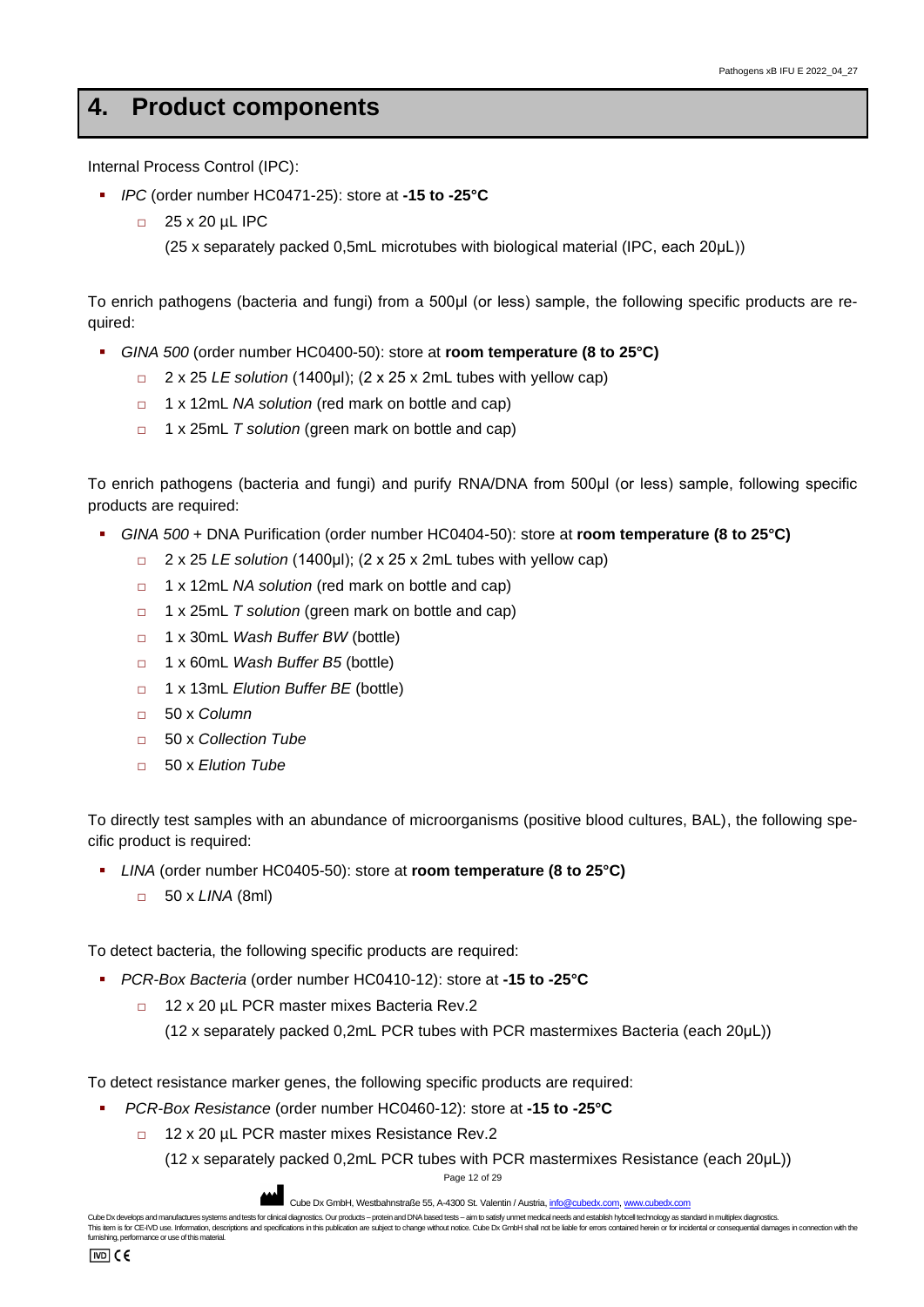To detect fungi, the following specific products are required:

- *PCR-Box Fungi* (order number HC0420-12): store at **-15 to -25°C**
	- □ 12 x 20 uL PCR master mixes Fungi Rev.2 (12 x separately packed 0,2mL PCR tubes with PCR mastermixes Fungi (each 20μL))

To detect IPC DNA, the following specific products are required:

- *PCR-Box IPC* (order number HC0470-12): store at **-15 to -25°C**
	- □ 12 x 20 µL PCR master mixes IPC Rev.2
		- (12 x separately packed 0,2mL PCR tubes with PCR mastermixes IPC (each 20μL))

To identify bacteria and resistance marker genes, the following specific products are required (apart from general buffers for the hyborg device):

- *hybcell Bacteria DNA xB* Kit (order number HC0412-24): store at **room temperature (8 to 25°C)**
	- □ 24 x hybcell Bacteria DNA xB Rev.2 (24 x separately packed hybcells Bacteria DNA xB)
	- $\Box$  24 x Lid

To identify fungi, the following specific products are required (apart from general buffers for the hyborg device):

- *hybcell Fungi DNA xB* Kit (order number HC0422-24): store at **room temperature (8 to 25°C)**
	- □ 24 x hybcell Fungi DNA xB Rev.2
		- (24 x separately packed hybcells Fungi DNA xB)
	- $\Box$  24 x Lid

To identify bacteria, fungi, and resistance marker genes, the following specific products are required (apart from general buffers for the hyborg device):

- *hybcell Pathogens DNA xB* Kit (order number HC0431-24): store at **room temperature (8 to 25°C)**
	- □ 24 x hybcell Pathogens DNA xB Rev.2
		- (24 x separately packed hybcells Pathogens DNA xB)
	- $\Box$  24 x Lid

To assure the quality of bacterial testing, the following specific products are required:

- *EPC S. aureus 10000* (order number HC0473-10): store at **-15 to -25°C**
	- □ 10 x 20 µL EPC S. aureus 10000 (10 separately packed 0,5mL micro tubes with ~ 10.000 CFU each (in 20μL solution))

To assure the quality of fungal testing, the following specific products are required:

- EPC *C. albicans* 10000 (order number HC0473-10): store at **-15 to -25°C**
	- □ 10 x 20 µL EPC *C. albicans* 10000
		- (10 separately packed 0,5mL micro tubes with  $\sim$  10.000 CFU each (in 20 $\mu$ L solution))

#### *Pay attention not to mix up components of different lots!*

Page 13 of 29

Cube Dx GmbH, Westbahnstraße 55, A-4300 St. Valentin / Austria, info@c

Cube Dx develops and manufactures systems and tests for clinical diagnostics. Our products - protein and DNA based tests - aim to satisfy unmet medical needs and establish hybcell technology as standard in multiplex diagno This item is for CE-IVD use. Information, descriptions and specifications in this publication are subject to change without notice. Cube Dx GmbH shall not be liable for errors contained herein or for incidental or conseque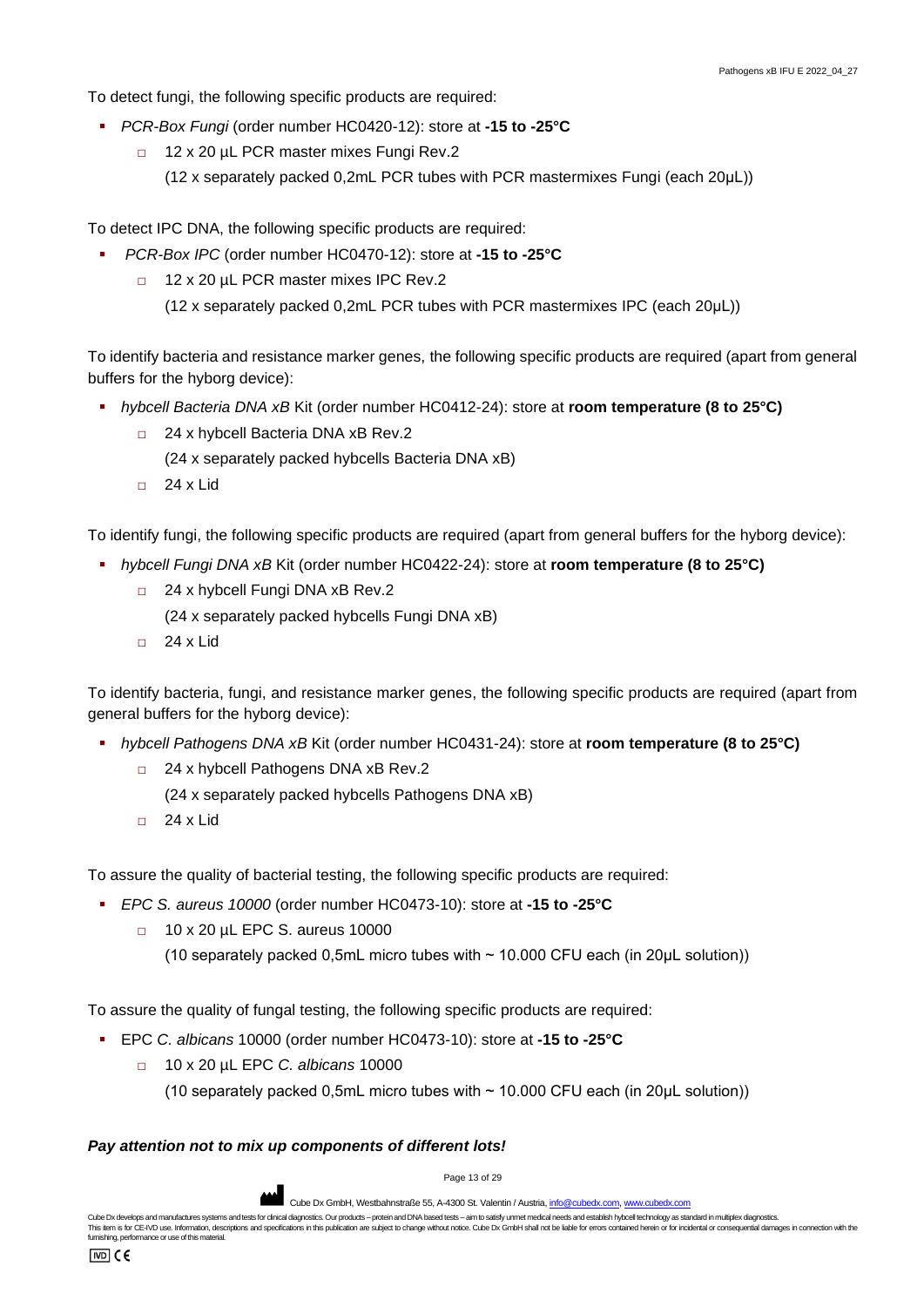# <span id="page-13-0"></span>**5. Storage and shelf life**

The minimum shelf life of the products is only guaranteed if the required temperature and humidity conditions are safeguarded during transportation and storage. The expiry date of the products is printed on the products' label.

- *IPC* is delivered frozen and must be stored at **-15 to -25°C**.
- *GINA 500* and *GINA 500 + DNA Purification* are delivered at room temperature and must be stored at **room temperature (8 to 25°C)**.
- LINA is stored at **18°C to 25°C**.
- *PCR-Box Bacteria*, *PCR-Box Resistance, PCR-Box Fungi,* and *PCR-Box IPC* are delivered frozen and must be stored at **-15 to -25°C**.
- hybcells are stored at **18°C to 25°C**.
- *EPCs* are delivered frozen and must be stored at **-15 to -25°C**.

*If the protective sealing of hybcells or any other packaging (e.g., any tubes) is damaged / or the minimum shelf life has expired, the product/component must not be used. hybcells have to be used immediately after opening the protective sealing. Repeated freezing-and unfreezing cycles (> 2x) of PCR-Boxes should be avoided. Thawing and freezing again destroy IPC and EPC and are strictly forbidden. IPC / EPC has to be used immediately after opening the tube.*

Page 14 of 29

Cube Dx GmbH, Westbahnstraße 55, A-4300 St. Valentin / Austria[, info@cubedx.com,](mailto:info@cubedx.com) www.cu

Cube Dx develops and manufactures systems and tests for clinical diagnostics. Our products - protein and DNA based tests - aim to satisfy unmet medical needs and establish hyboell technology as standard in multiplex diagno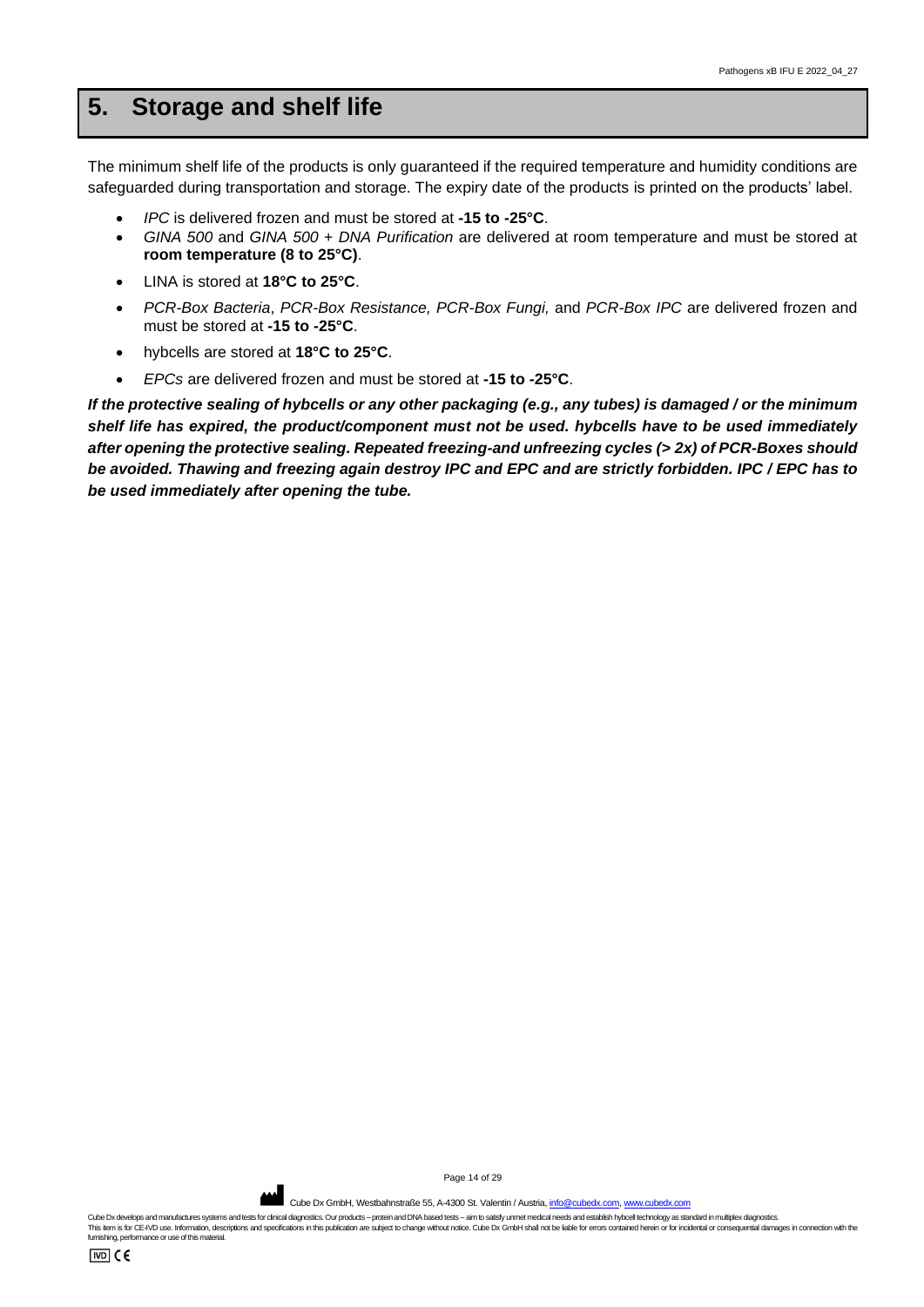# <span id="page-14-0"></span>**6. Required equipment**

| <b>Required Accessories / Infrastructure</b>             | <b>REF</b>                                                                                                                                                                             |                            |
|----------------------------------------------------------|----------------------------------------------------------------------------------------------------------------------------------------------------------------------------------------|----------------------------|
| Mini-centrifuge (0,2 mLrotor)                            | Thermo <sup>1</sup> : MySpin                                                                                                                                                           |                            |
| Mini Vortex Mixer                                        | Fisher Scientific <sup>2</sup>                                                                                                                                                         |                            |
| Freezer (-20°C)                                          |                                                                                                                                                                                        |                            |
| DNA workbench                                            | Starlab <sup>3</sup> (example):<br>Laminar Flow PCR workbench with UV-light<br>PEQLAB <sup>4</sup> (example):<br>PCR-working station                                                   | N2530-8200<br>90-UV / PCR2 |
| Pipettes:<br>$20 - 200$ µL<br>$100 - 1000$ µl            | GILSON <sup>5</sup> :<br>PIPETMAN P200N<br>PIPETMAN P1000N                                                                                                                             | F144565<br>F144566         |
| Standard table centrifuge<br>(with rotor for 2 mL tubes) | Eppendorf <sup>6</sup> :<br>Centrifuge 5430                                                                                                                                            |                            |
| Standard heating block                                   | Coyote Bioscience <sup>7</sup><br><b>H2O3-H</b>                                                                                                                                        |                            |
| qPCR device or thermal cycler                            | Qiagen <sup>8</sup> :<br>Rotor-Gene<br>Biorad <sup>9</sup> :<br>CFX96<br>Thermo <sup>10</sup><br>Quantstudio 3/5<br>Analytic Jena <sup>11</sup> :<br>TPersonal Thermocycler (Biometra) |                            |
| <b>System Liquid</b>                                     | Cube Dx:<br>11, sufficient for 8 weeks                                                                                                                                                 | HC0003-1                   |
| PE-Buffer                                                | Cube Dx:<br>1I, sufficient for 96 hybcells                                                                                                                                             | HC0006-1                   |
| hyborg                                                   | Cube Dx:<br>hyborg Dx RED2                                                                                                                                                             | HB0102-1                   |

The following equipment is required for conducting the test:

Required accessories.

1 https://www.thermofisher.com/order/catalog/product/75004081<br>2 https://www.tipheresi.com/oben/oreducte/verishle.coord.mini.vo

- <sup>2</sup> https://www.fishersci.com/shop/products/variable-speed-mini-vortex-mix/14955163
- $rac{3}{4}$  http://www.starlab.de
- $\frac{4}{5}$  http://www.peqlab.de
- $\frac{5}{6}$  http://www.gilson.com
- $\frac{6}{7}$  http://www.eppendorf.com
- $\frac{\text{http://www.coyotebio.com}}{\text{http://www.ciggen.com}}$
- $\frac{8}{9}$  http://www.qiagen.com
- $\frac{9}{10}$  http://www.bio-rad.com
- <sup>10</sup> https://www.thermofisher.com <sup>11</sup> http://www.biometra.com

Page 15 of 29

Cube Dx GmbH, Westbahnstraße 55, A-4300 St. Valentin / Austria[, info@cubedx.com,](mailto:info@cubedx.com) [www.cubedx.com](http://www.cubedx.com/)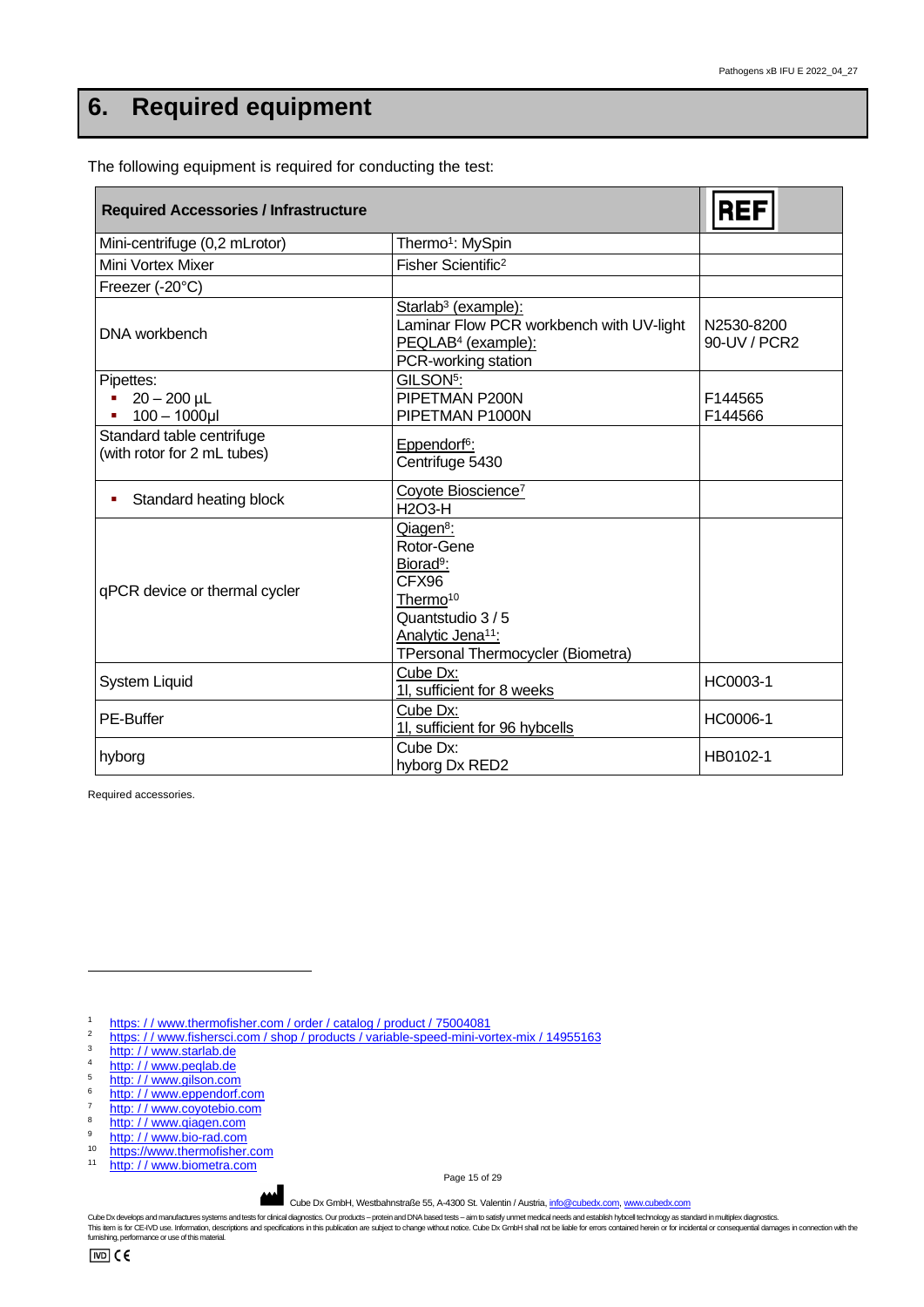# <span id="page-15-0"></span>**7. Test procedure**

# **GINA: Enrichment (and Purification) procedure**

*The procedure starts with a native sample of EDTA-whole blood.* 



*Note, that some steps of the procedure require the preparation of equipment or reagents. As these tasks may be associated with waiting times, read the entire chapter of the procedure before starting.*

*During processing the samples, a laboratory coat, latex gloves, sleeve guards, hair (and beard) net, and a surgical mask must be worn to avoid contamination of the test reagents. Pathogen enrichment (see steps 2.-8. below, in red) must be done under a DNA workbench.*

- 1. Make sure that all components of the kit and the equipment are ready for use. Briefly spin down the needed tubes with *LE solution* to avoid carry-over of liquids potentially present in the screw caps, when opening the vials. Heat the heating block to 100°C.
- 2. Prepare *LE solution* and sample. **Do not shake or agitate the** *LE solution* **tube (yellow cap) to avoid the build-up of foam**! Transfer 500μl (or less) of EDTA blood (or other diluted samples) into the *LE solution* (yellow cap) and pipet up and down to mix.
- 3. Optional: Add 20 µL *IPC* to the *LE solution/blood* mixture (add *IPC* after EDTA blood!).
- 4. Close tube, mark it, and vortex vigorously for 5 seconds or invert tubes several times. Incubate ~2 min at room temperature (18°C to 25°C).
- 5. Centrifuge for 5 minutes between 9.000 and 11.000g (preferably with 11.000g). If available, use a soft ramping of the centrifugation speed.
- 6. Remove supernatant carefully by **decanting** and add 200 µL *NA solution* (red cap) into the tube with the yellow cap. Close the screw cap tightly.
	- Remark: Some sample liquid (~50 µL) may stay on top of the pellet after decanting. **Whole blood samples should turn greenish at this point.**
- 7. Vortex vigorously for 5 seconds. Make sure that the tubes are still tightly closed.
- 8. Incubate at 100°C for 10 minutes (+ / 1 minute), using a heating block.
- 9. Add 400μl *T solution* (green cap) into the tube with the yellow cap to neutralize.

Page 16 of 29

Cube Dx GmbH, Westbahnstraße 55, A-4300 St. Valentin / Austria[, info@cubedx.com,](mailto:info@cubedx.com) www.cub

Cube Dx develops and manufactures systems and tests for clinical diagnostics. Our products – protein and DNA based tests – aim to satisfy unmet medical needs and establish byboel technology as standard in multiplex diagnos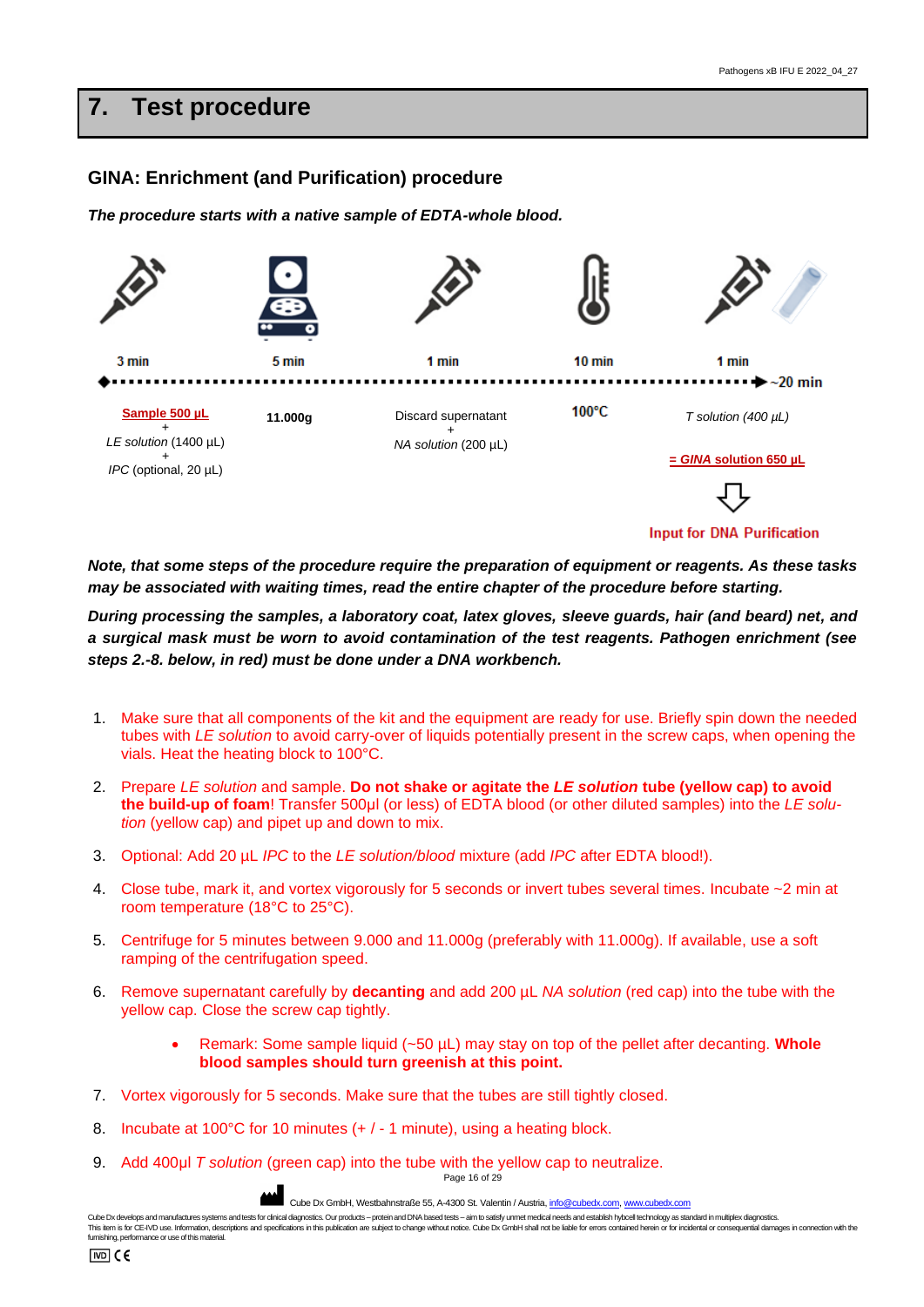#### • Remark: **Whole blood samples should turn from greenish to dark reddish.**

- 10. Purify DNA, using common DNA extraction products (in case of *GINA 500 + DNA purification*: Machery Nagel Nucleo Spin reagents are included in the kit. Otherwise: follow the manufacturer's instructions, skip steps 11-17).
- 11. For each sample, place one *Column* into a *Collection Tube* and mark the *Collection Tube* with the sample ID. Transfer the whole *GINA* solution (600 to 650 µL) to the column. Discard the tube with the yellow cap.
- 12. Centrifuge for 1 min between 9.000 and 11.000g. Remove *Column*, decant the flow-through liquid and insert *Column* again.
- 13. Add 500μl *Wash Buffer BW* and centrifuge for 1 minute at between 9.000 and 11.000g. Remove *Column*, decant the flow-through liquid and insert *Column* again.
- 14. Add 600μl *Wash Buffer B5* and centrifuge for 1 minute at between 9.000 and 11.000g. Remove *Column*, decant the flow-through liquid and insert *Column* again.
- 15. Centrifuge for 1 minute at between 9.000 and 11.000g to dry the silica membrane. Check if some liquid remains at the bottom of the *Column*. If yes, repeat this step.
- 16. Place the *Column* into an *Elution Tube* and mark the *Elution Tube* with the sample ID. Add 150μl *Elution Buffer BE*. Incubate at room temperature for 1min. Centrifuge for 1 minute at between 9.000g to 11.000g. Check the elution volume. If the volume appears to be too low, repeat centrifugation. Discard the *Column*.
- 17. Open the *Elution Tube* and incubate at 100°C for 3 minutes in the heating block.
- 18. The collected liquid containing the DNA (eluate) might be used for PCR-based applications or stored at 20°C for later processing. Before using the eluate **vortex** the *Elution Tube* firmly.

#### **LINA: Modulation procedure**

*The procedure starts with either a (positive) blood culture or a BAL sample.* 

*Note, that some steps of the procedure require the preparation of equipment or reagents. As these tasks may be associated with waiting times, read the entire chapter of the procedure before starting.*

*During processing the samples, a laboratory coat, latex gloves, sleeve guards, hair (and beard) net, and a surgical mask must be worn to avoid contamination of the test reagents.*

- 1. Make sure that all components of the kit and the equipment are ready for use.
- 2. Pipette the sample into the LINA tube:
	- o (Positive) blood culture: 2µL
	- o BAL: 20µL
- 3. Close the tube and shake or vortex firmly.

# **PCR-Box Bacteria / Resistance / Fungi / IPC hybcell Bacteria / Fungi / Pathogens DNA xB**

*Note, that some steps of the test procedure require the preparation of equipment or the thawing of reagents. As these tasks are associated with waiting times, read the entire chapter of the test procedure before starting.*

Cube Dx GmbH, Westbahnstraße 55, A-4300 St. Valentin / Austria[, info@cubedx.com,](mailto:info@cubedx.com) www.cu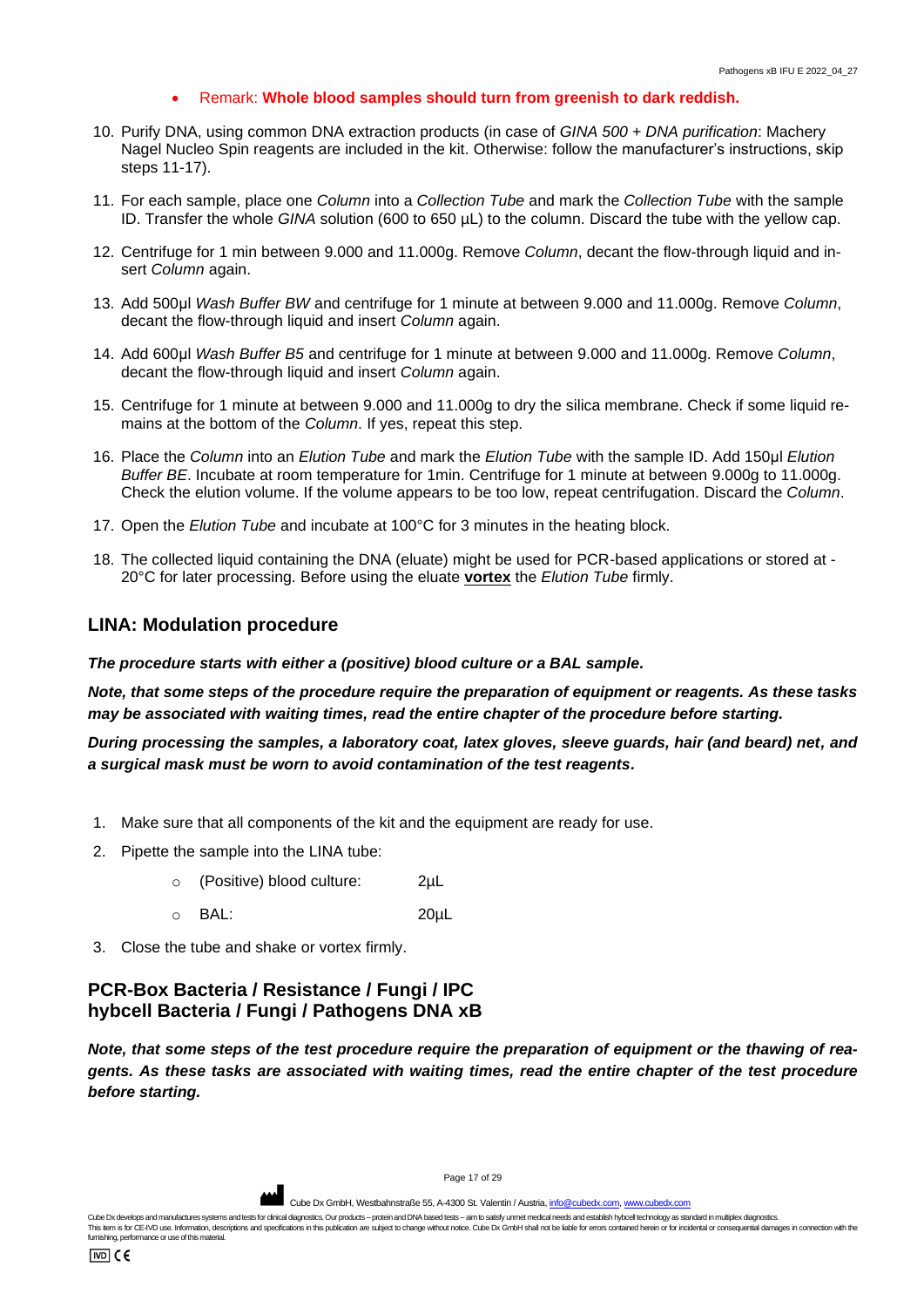*During test preparation and processing a laboratory coat, latex gloves, sleeve guards, hair (and beard) net, and a surgical mask must be worn to avoid contamination of the test reagents. Preparation of PCR (see step 2. below, in red) must be done under a DNA workbench.*

*The test procedure starts with the solution resulting from* **GINA pathogen enrichment and DNA purification** *or the LINA modulation buffer (e.g. with positive blood culture).*

- 1. Make sure that all components of the kit and the equipment are ready for use.
- 2. (q)PCR reaction:
- Program qPCR device or PCR-thermocycler and store under "Patho\_1":
	- □ 1 minute 94°C
	- $\Box$  All together 41 cycles: 5 seconds 94°C, 10 seconds 56°C, and 30 seconds 72°C
	- □ 1 minute 72°C
	- $\Box$  (if applicable using a qPCR device do a melting curve analysis from 75°C to 94°C in 0,5°C steps, 10 seconds each step)
	- □ 25°C forhold
- Unpack and thaw single 0,2 ml tubes with the needed master mixes Bacteria (red dot), master mixes Resistance (yellow dot), Fungi (green dot), and IPC (blue dot). Homogenize (vortex) and spin down briefly the solution in each tube.
- Add 20 µL sample DNA solution (or 20 µL DNA-free water as NTC) to the PCR master mixes.
- Close PCR tubes (if you don't use a rotating thermocycler homogenize and spin down liquids before starting PCR).
- Start (q)PCR program Patho 1 (programmed before).

*The amplified DNA is either used immediately for the compact sequencing reaction or it can be stored at 4°C to 8°C overnight or stored frozen at -15°C to -25°C for longer periods.*

- 3. Assure that the hyborg is ready for operation:
- Is the hyborg switched on and the software active (check the screen of the device refer to the hyborg Dx manual for further details)?
- Check if the hyborg is equipped with sufficient System Liquid and PE-Buffer. If not, refill these liquids.
- Empty the waste container if necessary (position W).
- Check, if the necessary protocol is available (if not, load the protocol, refer to the hyborg Dx manual for further details).
- 4. Open the packaging of the hybcell (rip the sealing at the notch), and place the hybcell into the rack (positions A-H).
- 5. Pipette at least 30 µL of *PCR-Box Bacteria*, *PCR-Box Fungi,* and *PCR-Box IPC* of the same sample into the hybcell (through the central channel). Pipette 10 µL of *PCR-Box Resistance* of the same sample into the hybcell (through the central channel).

## *Use a 200 µL pipette with appropriate filter tips! Insert the tip of the pipette deeply into the hybcell and try not to wet the hybcell's inside margins.*

6. Put a Lid onto the hybcell.

Page 18 of 29

**AND** Cube Dx GmbH, Westbahnstraße 55, A-4300 St. Valentin / Austria, info@c

Cube Dx develops and manufactures systems and tests for clinical diagnostics. Our products - protein and DNA based tests - aim to satisfy unmet medical needs and establish hybcell technology as standard in multiplex diagno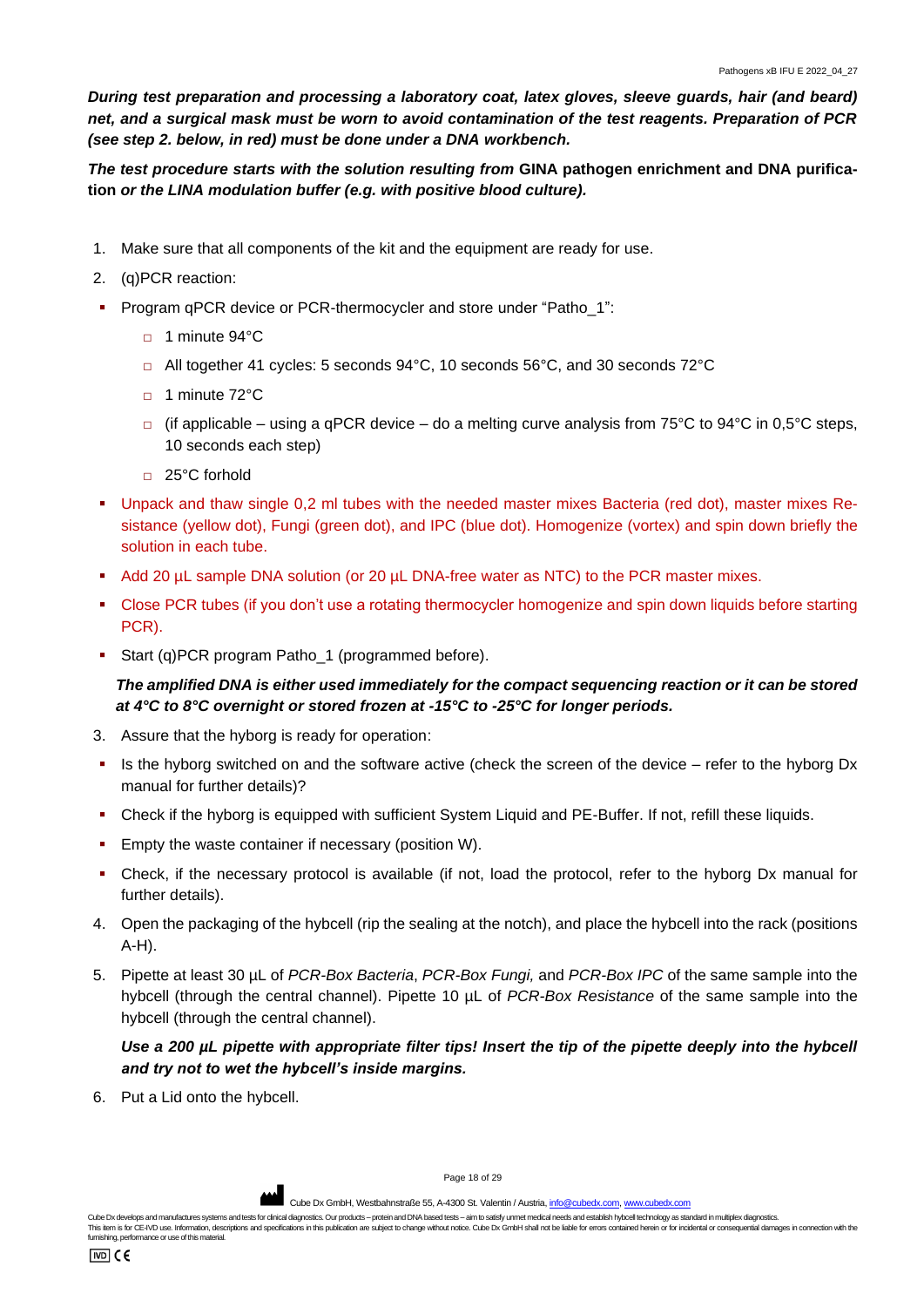

7. Start processing the samples after entering the sample and hybcell ID with help of the hyborg software (see hyborg Dx RED2 manual for further details). Load the device with the prepared rack.

*Insert rack correctly (hybcell barcodes/labels have to face the inside of the device)! Pay attention that all hybcells are incorrect position.*

## **EPC S. aureus 10000, EPC C. albicans 10000**

*Note, that using the EPC requires the thawing of reagents. As these may be associated with waiting times, read the entire chapter of the test procedure before starting.*

*During test preparation and processing a laboratory coat, latex gloves, sleeve guards, hair (and beard) net, and a surgical mask should be worn to avoid contamination of the test reagents. Preparation should be done under a DNA workbench.*

- 1. Pipette 20 µL of the EPC (one vial) into the container of a negative patient sample.
- 2. Follow the instruction of your test procedure as you would do for a patient sample.
- 3. Compare the results of the test with the expected result and document the outcome.



Page 19 of 29

Cube Dx GmbH, Westbahnstraße 55, A-4300 St. Valentin / Austria[, info@cubedx.com,](mailto:info@cubedx.com) www.cu

Cube Dx develops and manufactures systems and tests for clinical diagnostics. Our products - protein and DNA based tests - aim to satisfy unmet medical needs and establish hyboell technology as standard in multiplex diagno This item is for CE-IVD use. Information, descriptions and specifications in this publication are subject to change without notice. Cube Dx GmbH shall not be liable for errors contained herein or for incidental or conseque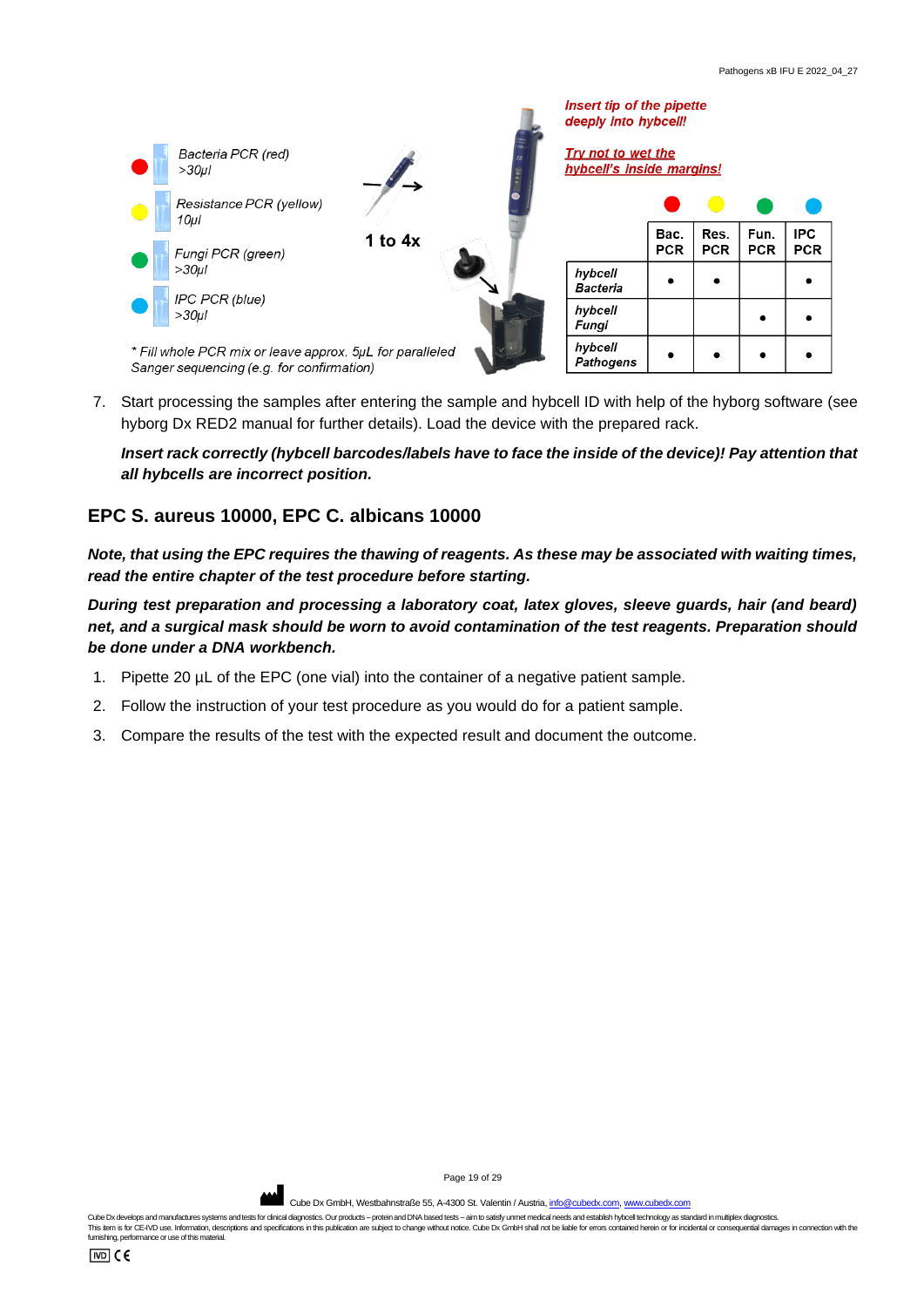# <span id="page-19-0"></span>**8. Results**

## **Controls**

hybcell tests feature several internal controls to ensure proper results. If all internal controls are passed, the result for 'Controls' is 'PASSED' (and shown as such on the report). If one (or more) control(s) failed, the controls are marked as 'FAILED' on the report. If any control fails, the results are invalid and the test has to be repeated.

- **Background CV:** Checks background deviations, sufficient washing, and unspecific binding.
- **Background Mean** Checks background intensity, sufficient washing, and unspecific binding.
- **Grid**: Checks hybcell type, hyborg protocol, and some basic features of the hyborg software.

#### **Check for PCR-mixes**

As the user chooses to use all or just selected PCR mixes, the usage of PCR mixes is indicated with probes on the hybcell surface. If a PCR mix is added, the result on the report for this mix is 'ADDED'; otherwise it is 'MISS-ING'.

- **Bac PCR:** Checks if the *PCR-Box Bacteria* was used.
- **Res\_PCR**: Checks if the *PCR-Box Resistance* was used.
- Fun\_PCR: Checks if the *PCR-Box Fungi* was used.
- **IPC\_PCR:** Checks if the *PCR-Box IPC* was used.

#### **Test specific Controls**

The tests feature two test-specific controls. If such a control is passed, the result is 'PASSED'. Otherwise, the result is 'FAILED'. Even if failed, the test is analyzed and results are presented. However, these controls help to judge the plausibility of the results.

- **Specificity Control**: Checks if the process of compact sequencing suffered major flaws.
- **Internal Process Control**: The IPC might be added to the whole blood sample. If added, a passed IPC indicates that the whole process has not experienced major flaws. Especially negative results are confirmed by the IPC.

#### **General nomenclature**

- **Bacteria species** are positive if a species 16S rDNA was amplified and corresponding primer extension took place (e.g., *Staphylococcus aureus*).
- **Bacteria genus** is positive if a species 16S rDNA was amplified and if the primer extension pattern matches a genus (e.g., *Staphylococcus*), but not necessarily a specific species of the tested panel.
- **Bacteria pan** is positive if amplified bacterial DNA is present.
- **Fungal species** is positive if a species 28S rDNA was amplified and corresponding primer extension took place (e.g., *Candida albicans*).
- **Fungal genus** is positive if a species 28S rDNA was amplified and if the primer extension pattern matches a genus (e.g., *Candida*), but not necessarily a specific species of the tested panel.
- **Fungi pan** is positive if amplified fungal 28S rDNA is present.

Page 20 of 29

Cube Dx GmbH, Westbahnstraße 55, A-4300 St. Valentin / Austria, info@c

Cube Dx develops and manufactures systems and tests for clinical diagnostics. Our products – protein and DNA based tests – aim to satisfy unmet medical needs and establish byboel technology as standard in multiplex diagnos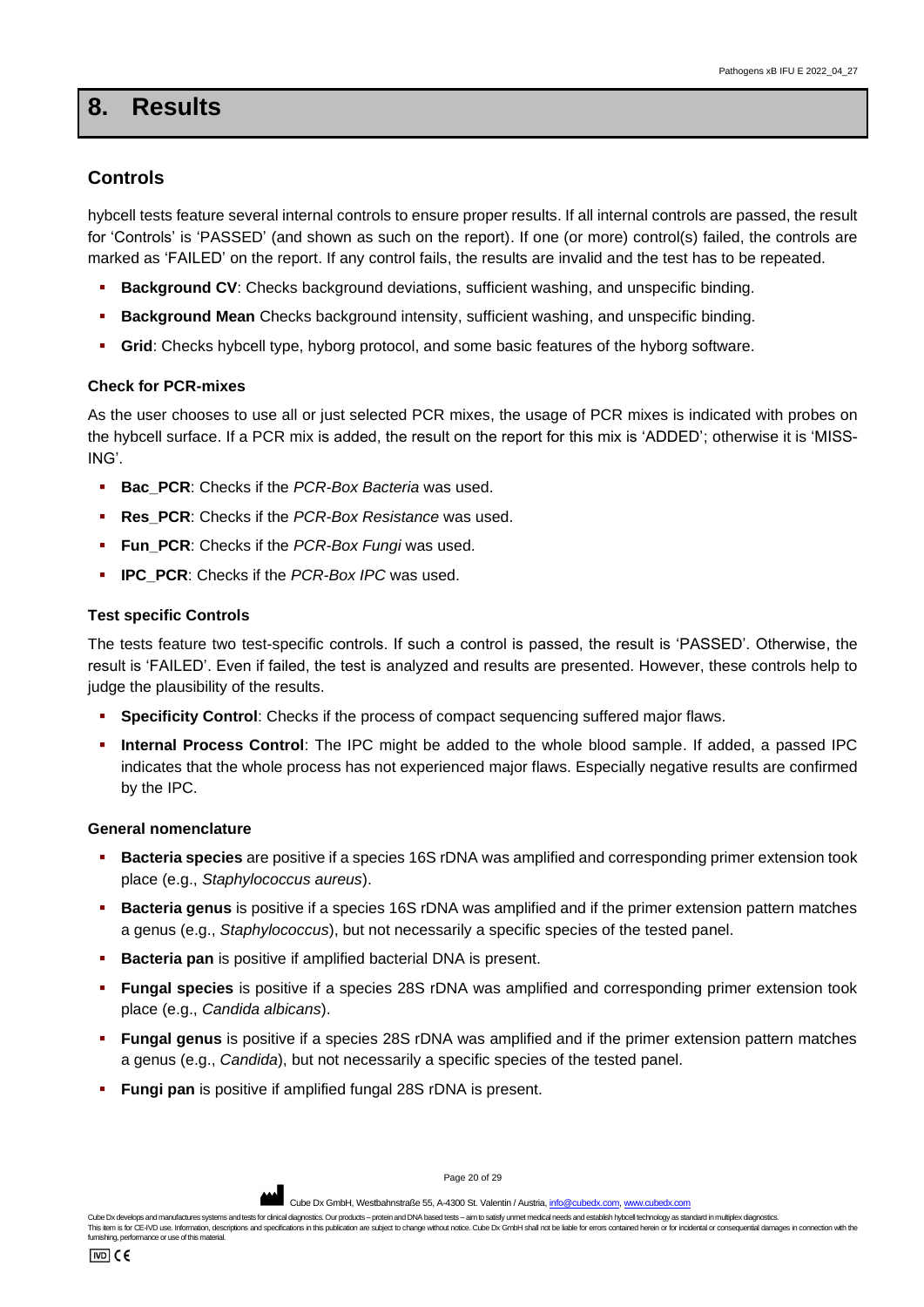#### **Report**

| CubeDx GmbH<br>Westbahnstr. 55<br>4300 St. Valentin<br>Austria<br>Sample 1#<br><b>Date</b><br><b>Remark</b><br><b>Liquids</b> | John Doe<br>13.02.2020 00:00 |               | <b>Test</b><br><b>Profile</b><br>hybcell | <b>CUDeodx</b><br>hybCell technology<br>hybcell Patho xB (2) O<br>Sepsis (25.02.2020)<br>2204A510330 |
|-------------------------------------------------------------------------------------------------------------------------------|------------------------------|---------------|------------------------------------------|------------------------------------------------------------------------------------------------------|
|                                                                                                                               |                              |               | <b>Controls</b>                          |                                                                                                      |
| <b>Controls</b>                                                                                                               |                              | <b>PASSED</b> |                                          |                                                                                                      |
| Bac_PCR                                                                                                                       |                              | <b>ADDED</b>  |                                          | 1000<br>100000                                                                                       |
| Res PCR                                                                                                                       |                              | <b>ADDED</b>  |                                          | 1000<br>100000                                                                                       |
| Fun PCR                                                                                                                       |                              | <b>ADDED</b>  |                                          | $1000 -$<br>10000                                                                                    |
| IPC_PCR                                                                                                                       |                              | <b>ADDED</b>  |                                          | $1000 -$<br>10000                                                                                    |
|                                                                                                                               |                              |               |                                          |                                                                                                      |
| <b>Parameters</b>                                                                                                             |                              |               | <b>Result</b>                            | Representation                                                                                       |
| <b>Specificity Control</b>                                                                                                    |                              |               | <b>PASSED</b>                            |                                                                                                      |
| <b>Internal Process Control</b>                                                                                               |                              |               | <b>PASSED</b>                            |                                                                                                      |
| <b>BACTERIA</b>                                                                                                               |                              |               |                                          |                                                                                                      |
| <b>Bacteria Pan</b>                                                                                                           |                              |               | <b>Positive</b>                          | 50<br>100000                                                                                         |
| Gram neg                                                                                                                      |                              |               | Positive <sup>50</sup>                   | 100000                                                                                               |
| Pseudomonas aeruginosa                                                                                                        |                              |               | Positive                                 | 50<br>10000                                                                                          |
| Gram pos                                                                                                                      |                              |               | <b>Positive</b>                          | 50<br>100000                                                                                         |
| Staphylococcus aureus                                                                                                         |                              |               | Positive 50                              | 100000                                                                                               |
|                                                                                                                               |                              |               |                                          |                                                                                                      |
|                                                                                                                               |                              |               |                                          |                                                                                                      |

| Off-profile parameters  | Result           | Representation |  |  |
|-------------------------|------------------|----------------|--|--|
| Propionibacterium sp.   | Positive 50      | 100001         |  |  |
| Propionibacterium acnes | Positive $_{50}$ | 100001         |  |  |

#### *Example of a report.*

#### **Protocol (.hyb)**

Calibration curves and pattern recognition were done for all microorganisms and genes (identified bacterial 16S rDNA / identified fungal 28S rDNA / identified resistance marker DNA) and are part of the hyborg protocol (XMLfile with the extension .hyb). Calibration is independent of the hyborg device (unit use). However, it is a precondition that the hyborg operates in its specified ranges (e.g., liquid delivery, heating, laser power, etc.).

A lot of specific protocols might have to be imported into the hyborg software before the first use of a new lot. Upto-date protocols are either updated automatically or provided on the Cube Dx homepage (Support → Protocols) or by your local distributor.

Page 21 of 29

Cube Dx GmbH, Westbahnstraße 55, A-4300 St. Valentin / Austria[, info@cubedx.com,](mailto:info@cubedx.com) [www.cubedx.com](http://www.cubedx.com/)

Cube Dx develops and manufactures systems and tests for clinical diagnostics. Our products - protein and DNA based tests - aim to satisfy unmet medical needs and establish hyboell technology as standard in multiplex diagno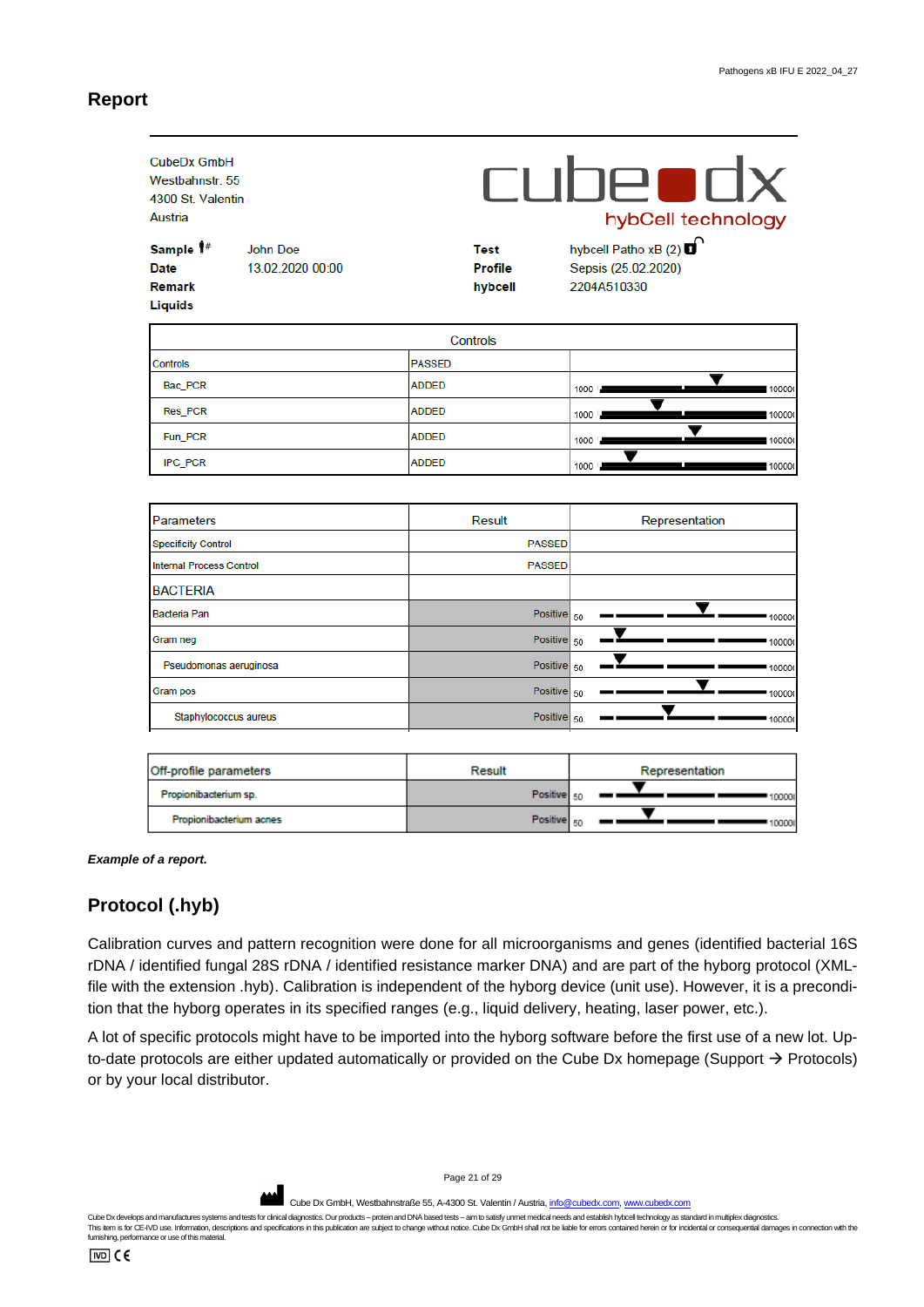# **Off-profile parameters**

Each intended use limits the possible results to those that are clinically relevant. The definition of clinically relevant bacteria, resistance gene markers and fungis is made within the protocol for the lot (and fixed for the CE-IVD testkits). Positive results outside this definitions are shown as "off-profile parameters" as such results can be relevant for the infectious disease specialist as well.

Page 22 of 29

Cube Dx GmbH, Westbahnstraße 55, A-4300 St. Valentin / Austria[, info@cubedx.com,](mailto:info@cubedx.com) [www.cubedx.com](http://www.cubedx.com/)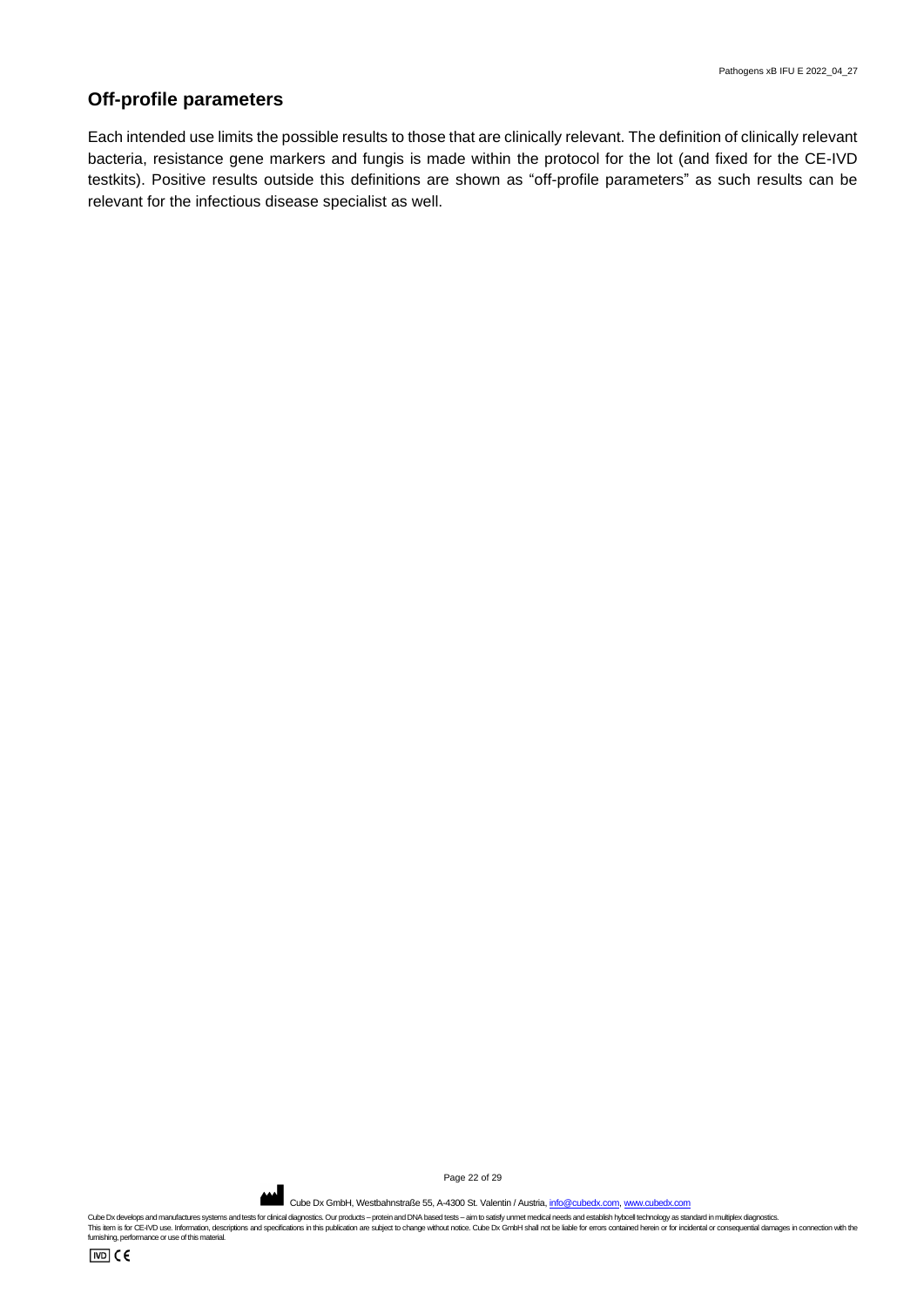# <span id="page-22-0"></span>**9. Performance data**

## **IPC, GINA 500, GINA 500 + DNA Purification**

**Recovery of pathogens:** Living microorganisms (*Staphylococcus aureus Candida albicans*, *Enterococcus faecalis, Klebsiella pneumoniae*) were spiked into EDTA whole blood samples of healthy volunteers. These samples were homogenized (vortexed). The empty growth medium was spiked as a negative control. The first step of the *GINA 500* protocol was executed (*LE solution* + centrifugation). The resulting pellets were resuspended in 100μl EDTA whole blood and plated out on LB agar. After centrifugation 100μl of the supernatant was plated out as well, to determine the number of living microorganisms, which were not bound in the pellet (= loss). Colonies were counted and documented after 24 to 48 hours of incubation.



**The rate of recovery lies between 88% (***Klebsiella pneumoniae***) and 98% (***Enterococcus faecalis***).** 

#### **Bacteria**

**The limit of detection** (LOD) was determined by diluting cultures of *Staphylococcus aureus*, *Klebsiella pneumoniae,* and *Pseudomonas aeroginosa* and processing these with the *GINA 500 + DNA purification* product and protocol. To determine the corresponding CFUs aliquots of the dilutions were plated out and colonies were counted after 24 / 48 hours of incubation.

For all three targets, the **LOD was determined between 10 to 20 CFU / mL**.

**Selectivity** was tested with referenced DNA samples from ATCC (American Type Culture Collection) and DSMZ (Deutsche Sammlung von Mikroorganismen und Zellkulturen).

| Acinetobacter baumannii c.  | <b>DSM30007</b> | Actinobacter pleuropneumoniae | <b>DSM13472</b> |
|-----------------------------|-----------------|-------------------------------|-----------------|
| Borreliella burgdorferi     | <b>DSM4680</b>  | Burkholderia cepacia complex  | <b>DSM7288</b>  |
| Brucella sp.                | DSM103976       | Campylobacter jejunii         | <b>DSM4688</b>  |
| Citrobacter freundii compl. | <b>DSM30039</b> | Citrobacter koseri            | <b>DSM4596</b>  |
| Corynebacterium diphtheriae | ATCC 700971D-5  | Corynebacterium jeikeium      | <b>DSM7113</b>  |
| Corynebacterium ulcerans    | DSM46325        | Enterobacter aerogenes        | DSM30053        |
| Enterobacter cloacae compl. | DSM30054        | Enterococcus faecium          | <b>DSM20477</b> |
| Enterococcus faecalis       | <b>DSM20478</b> | Escherichia coli              | DSM30083        |
| Finegoldia magna            | DSM20470        | Fusobacterium necrophorum     | <b>DSM20698</b> |
| Fusobacterium nucleatum     | DSM15643        | Haemophilus influenzae        | <b>DSM4690</b>  |
| Helicobacter pylori         | DSM21031        | Klebsiella oxytoca            | <b>DSM5175</b>  |
| Klebsiella pneumoniae       | DSM30104        | Legionella pneumophila        | DSM25213        |
| Listeria monocytogenes      | <b>DSM15675</b> | Moraxella catarrhalis         | <b>DSM9143</b>  |
| Morganella morganii         | <b>DSM30117</b> | Neisseria meningitidis        | DSM10036        |
| Prevotella intermedia       | <b>DSM20706</b> | Propionibacterium granulosum  | ATCC 25746D-5   |



Cube Dx GmbH, Westbahnstraße 55, A-4300 St. Valentin / Austria, info@o

Cube Dx develops and manufactures systems and tests for clinical diagnostics. Our products – protein and DNA based tests – aim to satisfy unmet medical needs and establish byboel technology as standard in multiplex diagnos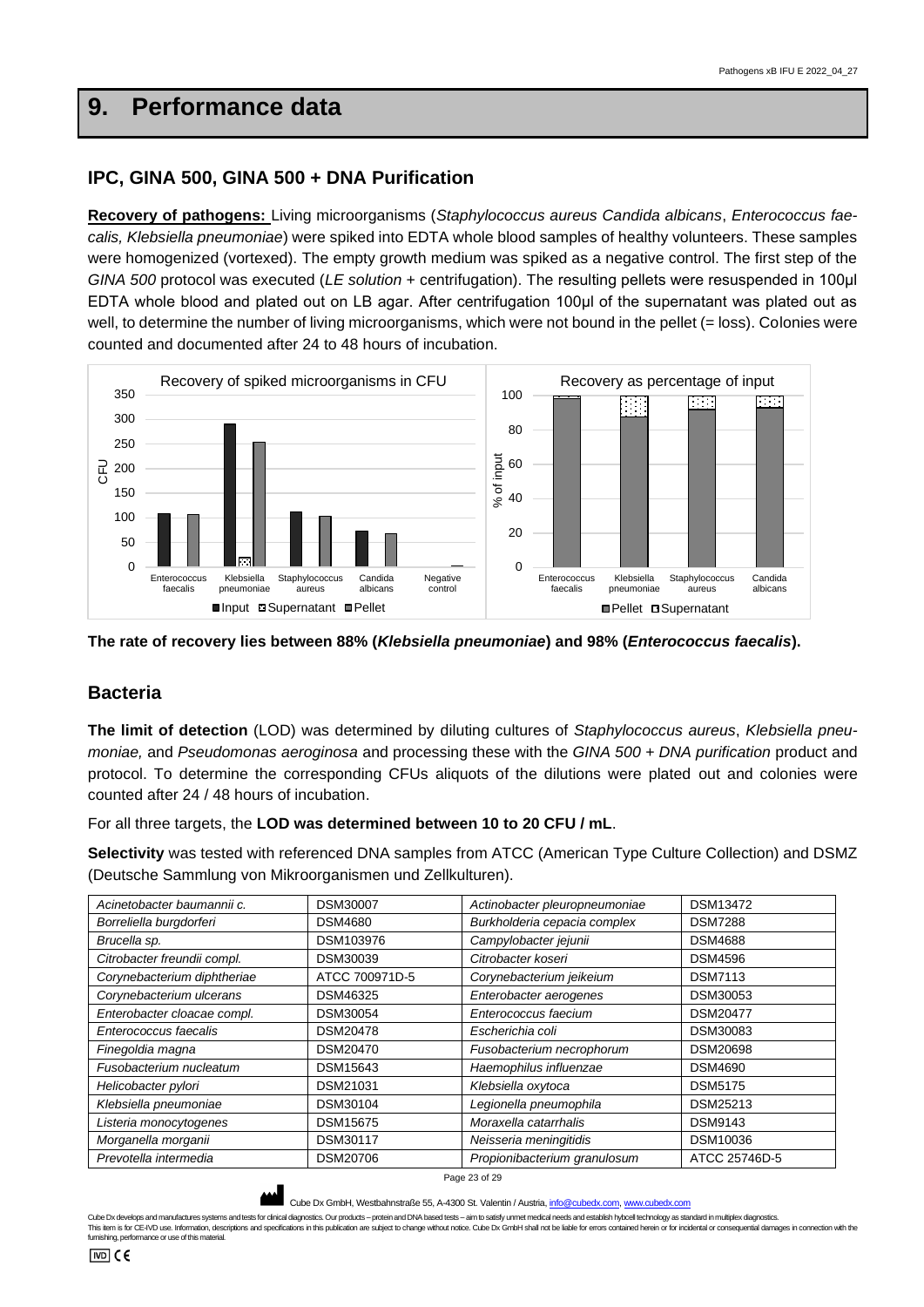| Proteus mirabilis            | <b>DSM4479</b>  | Pseudomonas aeroginosa      | DSM50070        |
|------------------------------|-----------------|-----------------------------|-----------------|
| Pseudomonas syringae         | DSM50274        | Salmonella enterica         | <b>DSM554</b>   |
| Serratia marcescens          | DSM30121        | Staphylococcus aureus       | <b>DSM20774</b> |
| Staphylococcus epidermidis   | DSM20044        | Staphylococcus haemolyticus | DSM20263        |
| Stenotrophomonas maltophilia | <b>DSM21257</b> | Streptococcus agalactiae    | <b>DSM2134</b>  |
| Streptococcus anginosus gr.  | DSM20563        | Streptococcus dysgalactiae  | DSM20662        |
| Streptococcus pneumoniae     | DSM20566        | Streptococcus pyogenes      | DSM20565        |
| Yersinia enterocolitica      | <b>DSM11067</b> | Yersinia pseudotuberculosis | <b>DSM8992</b>  |

For each experiment DNA of two different species was mixed and tested.

Each tested bacterial DNA did show the **expected result** on the hybcell report.

**No unspecific results or cross-reactivities** have been observed.

**Repeatability** was determined by amplifying different dilutions of *Staphylococcus aureus* DNA for several times each.

**PCR-Box Bacteria**, calculated CV at a mean Cq-value of 23,4: CV = 1,3 %.

## **Fungi**

**The limit of detection** (LOD) was determined by diluting cultures of Candida albicans and processing it with the *GINA 500 + DNA purification* product and protocol. To determine the corresponding CFUs aliquots of the dilutions were plated out and colonies were counted after 24 / 48 hours of incubation.

#### The **LOD is ~ 2 CFU / mL**.

**Selectivity** was mainly tested with referenced DNA samples from ATCC (American Type Culture Collection) and DSMZ (Deutsche Sammlung von Mikroorganismen und Zellkulturen):

| Aspergillus clavatus     | ATCC 1007D-2     | Aspergillus flavus   | ATCC (strain?) |
|--------------------------|------------------|----------------------|----------------|
| Aspergillus fumigatus    | ATCC 1022        | Aspergillus niger    | <b>DSM1957</b> |
| Candida albicans         | ATCC 11006       | Candida dubliniensis | DSM28723       |
| Candida glabrata         | ATCC (strain?)   | Candida parapsilosis | ATCC 22019D-5  |
| Candida tropicalis       | ATCC MYA-3404D-5 | Cladosporium sp.     | DSM19653       |
| Cryptococcus neoformans  | ATCC MAY-565     | Pichia kudriavzevii  | ATCC (strain?) |
| Saccharomyces cerevisiae | Molzym P1        |                      |                |

For each experiment DNA of a bacterial species and a fungal species was mixed and tested.

Each tested fungal DNA did show the **expected result** on the hybcell report.

Following unspecific results could be observed:

Testing *Aspergillus clavatus* showed positive results for *Aspergillus clavatus* + *Aspergillus fumigatus*.

**Repeatability** was determined by amplifying different dilutions of *Candida albicans* DNA for several times each.

▪ **PCR-Box Fungi**, calculated CV at a mean Cq-value of 35,4: CV = 2,4 %.

#### **IPC**

**Repeatability** was tested with 16 different EDTA whole blood samples: IPC (20 µL) was added, and the samples were processed according to the *GINA 500* protocol (including DNA purification). The IPC-PCR (see graphs below) was run, and the results were verified by running *hybcell Pathogens DNA xB* as well as by sequencing (Sanger) the PCR products.

Page 24 of 29

Cube Dx GmbH, Westbahnstraße 55, A-4300 St. Valentin / Austria[, info@cubedx.com,](mailto:info@cubedx.com) www.cub

Cube Dx develops and manufactures systems and tests for clinical diagnostics. Our products - protein and DNA based tests - aim to satisfy unmet medical needs and establish hyboell technology as standard in multiplex diagno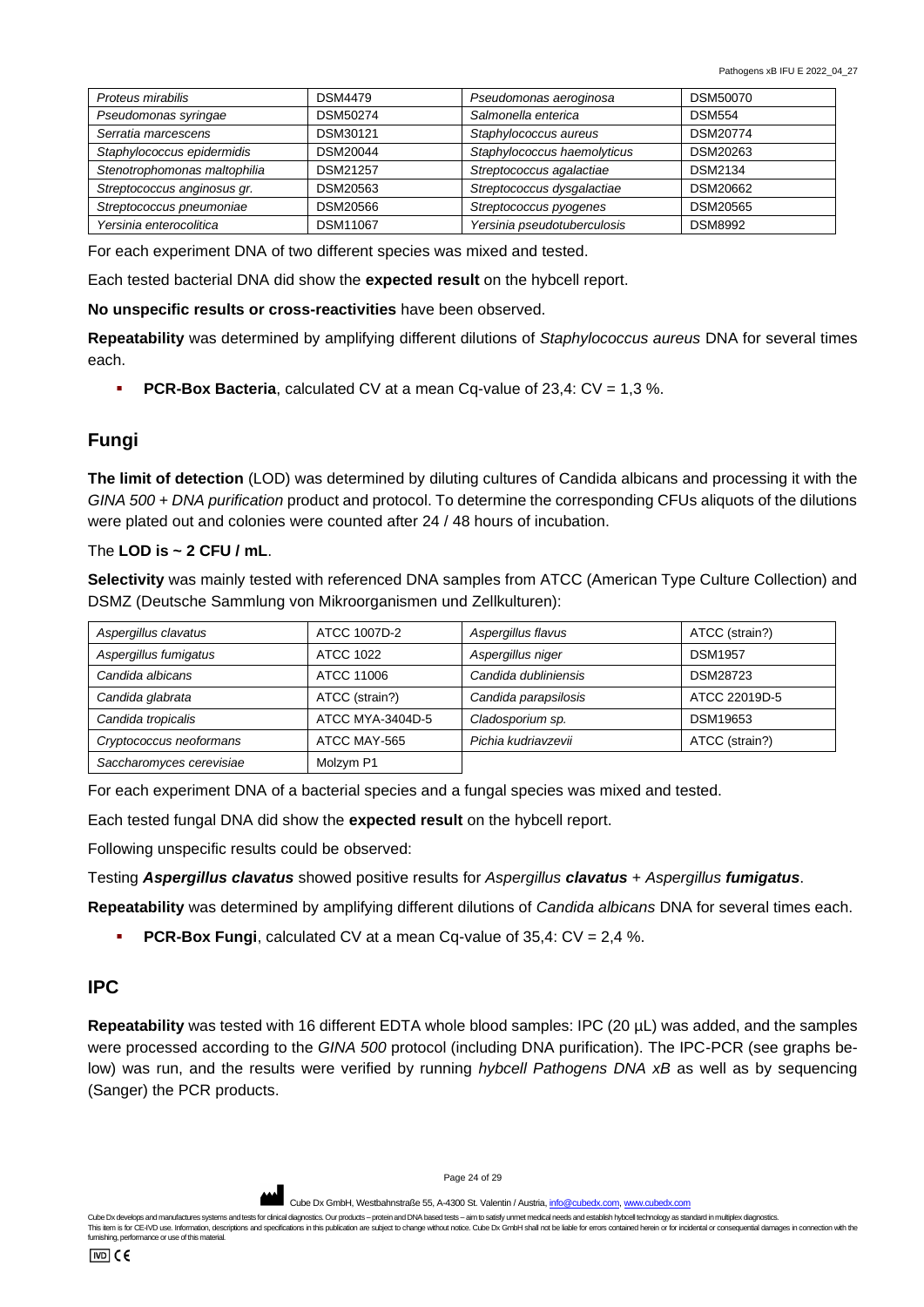

The analysis of quantification cycles (Cq) resulted in (all values rounded):

Average: 29,6

Standard Deviation: 0,3

Coefficient of Variation (CV): 1,1%

The **threshold for the Cq** of the IPC is set to **30 +/- 2** (28 to 32). This threshold can slightly vary between different PCR machines.

# **EPC S. aureus 10000, EPC C. albicans 10000**

**Repeatability** was tested with 5 different EDTA whole blood samples for each EPC. EPC (20 µL) was added, and the samples were processed according to the *GINA 500* protocol (including DNA purification). *PCR-Box Bacteria* or *PCR-Box Fungi* (see example graphs for EPC *S.aureus* 10.000 below) was run and the results were verified by running *hybcell Pathogens DNA xB*.



The analysis of quantification cycles (Cq) resulted in (all values rounded):

|                                | EPC S.aureus 10000 | EPC C.albicans 10000 |
|--------------------------------|--------------------|----------------------|
| Average:                       | 20.3               | 26.2                 |
| Standard Deviation:            | 0.2                | 0.7                  |
| Coefficient of Variation (CV): | $1.1\%$            | 2.6%                 |

Page 25 of 29

Cube Dx GmbH, Westbahnstraße 55, A-4300 St. Valentin / Austria, info@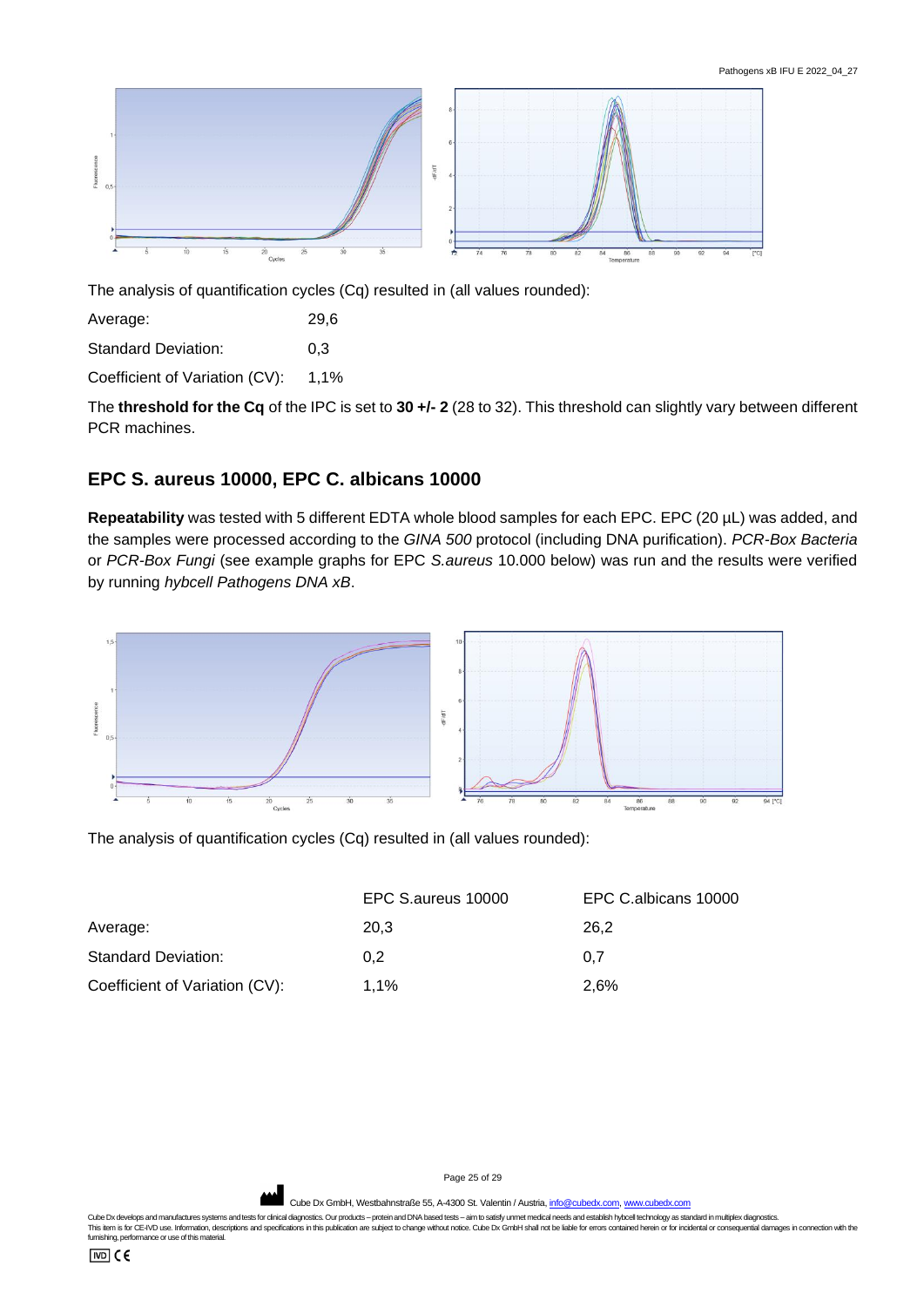# <span id="page-25-0"></span>**10. Clinical Performance**

## **GINA – whole blood**

Performance evaluation presented during ECCMID 2021 (01833 SMARTDIAGNOS – next-generation molecular sepsis diagnosis):

## **Results / Conclusions**

In total 352 samples were tested with *GINA and compact sequencing* and compared to blood culturing with MALDI-TOF identification or clinical evaluation. Sensitivity was 74% and specificity 98%. In total, 96% of the samples were correctly classified by the *GINA and compact sequencing* system. The system performs well in detecting pathogens directly in blood and covers at least 80-85% of the microorganisms causing severe infections in Europe. The system is easy to use with a 3-4h response time for a single sample.

|                 |          | <b>Blood Culture</b> |                | <b>Overall Correctness</b> | Sensitivity | Specificity |
|-----------------|----------|----------------------|----------------|----------------------------|-------------|-------------|
|                 |          | Positive             | Negative       |                            |             |             |
| $\overline{AB}$ | Positive | 28                   | $\overline{5}$ | 96%                        | 74%         | 98%         |
|                 | Negative | 10                   | 309            |                            |             |             |
|                 | Total    |                      | 352            |                            |             |             |

# **LINA – (positive) blood culture**

Performance evaluation presented during ECCMID 2020 (Abstract 6917 – Molecular pathogen identification and resistance gene detection from positive blood culture):

# **Results / Conclusion**

In total 277 samples were tested with *LINA and compact sequencing* and compared to blood culturing with MALDI-TOF identification or clinical evaluation. Results for positive BC samples with *LINA compact sequencing* were obtained within 2-3 hours. *LINA* detected almost all positive blood cultures concordantly with currently established methods resulting in a sensitivity of 98%. In addition, several mixed infections and slow-growing bacteria were identified that were missed by culturing and MALDI-TOF identification, including *Acinetobacter species* which are highly relevant carriers of antibiotic resistance genes.

|         |          | <b>Blood Culture</b> |          | <b>Overall Correctness</b> | Sensitivity | Specificity |
|---------|----------|----------------------|----------|----------------------------|-------------|-------------|
|         |          | Positive             | Negative |                            |             |             |
| Cube Dx | Positive | 166                  | 13       | 94%                        | 98%         | 88%         |
|         | Negative | 4                    | 94       |                            |             |             |
|         | Total    |                      | 277      |                            |             |             |

Page 26 of 29

Cube Dx GmbH, Westbahnstraße 55, A-4300 St. Valentin / Austria, info@cu

Cube Dx develops and manufactures systems and tests for clinical diagnostics. Our products - protein and DNA based tests - aim to satisfy unmet medical needs and establish hybcell technology as standard in multiplex diagno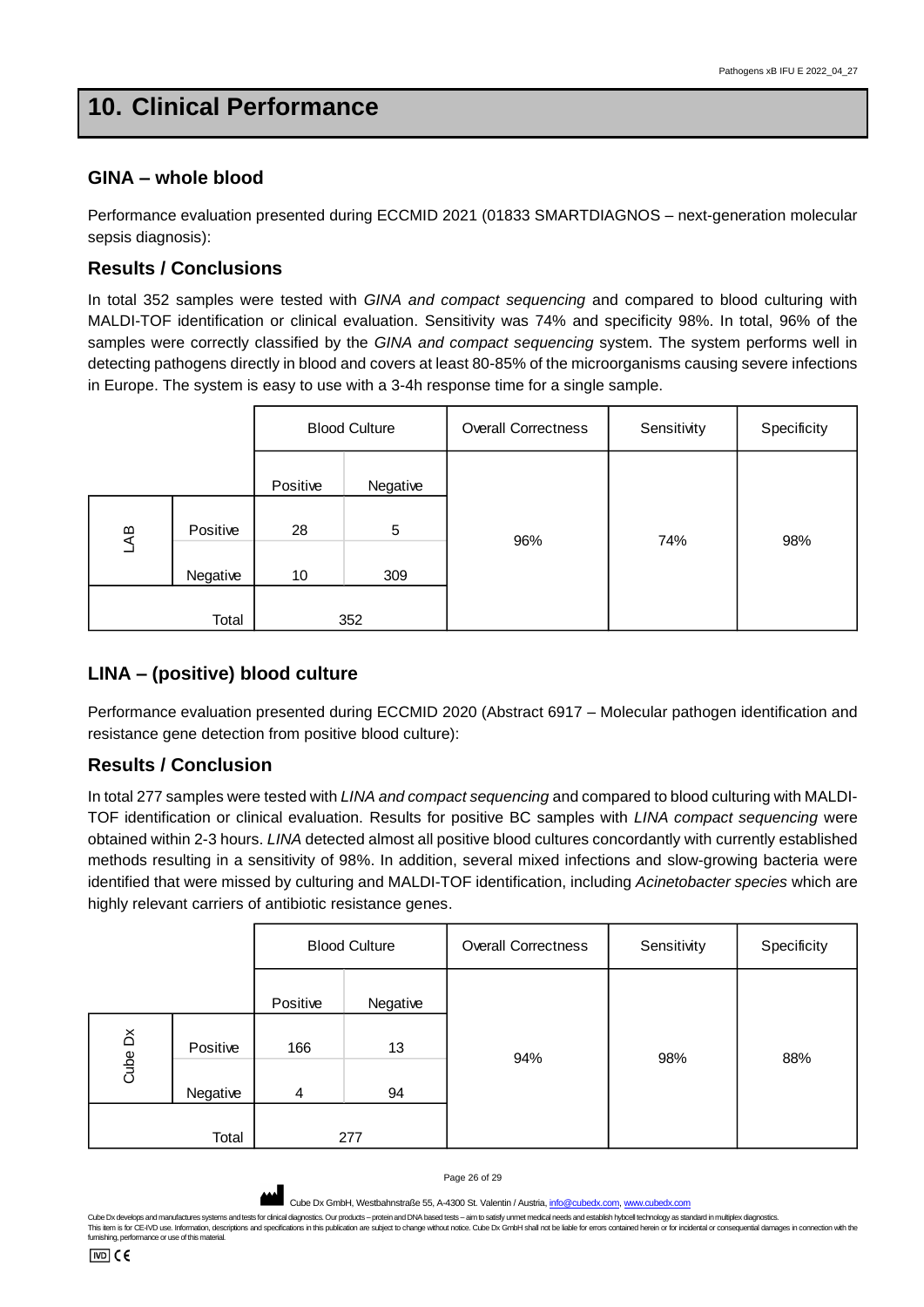## **LINA – BAL**

Performance evaluation performed in cooperation with a German University hospital (unpublished):

## **Results / Conclusion**

BAL samples from 79 patients (Institute for Medical Microbiology, University Hospital Essen / Germany) were analyzed by the traditional blood culture methods, the Unyvero system, and Cube Dx's *LINA and compact sequencing technology*. The 'true' result was assumed as the result that at least two of the three methods provided. For one sample no agreement between two of the three methods could be found, so the number of samples for the analysis was reduced to 78. For 31 samples the result was correctly classified as positive, for 32 samples the result was correctly classified as negative. From 9 false-positive results, 5 showed Haemophilus influenzae. Of 6 false-negative results, 3 did not indicate Staphylococcus aureus.

|         |          | <b>Concession-Results</b> |          | <b>Overall Correctness</b> | Sensitivity | Specificity |
|---------|----------|---------------------------|----------|----------------------------|-------------|-------------|
|         |          | Positive                  | Negative |                            |             |             |
| Cube Dx | Positive | 31                        | 9        | 81%                        | 84%         | 78%         |
|         | Negative | 6                         | 32       |                            |             |             |
|         | Total    |                           | 78       |                            |             |             |

Page 27 of 29

Cube Dx GmbH, Westbahnstraße 55, A-4300 St. Valentin / Austria[, info@cubedx.com,](mailto:info@cubedx.com) www.cube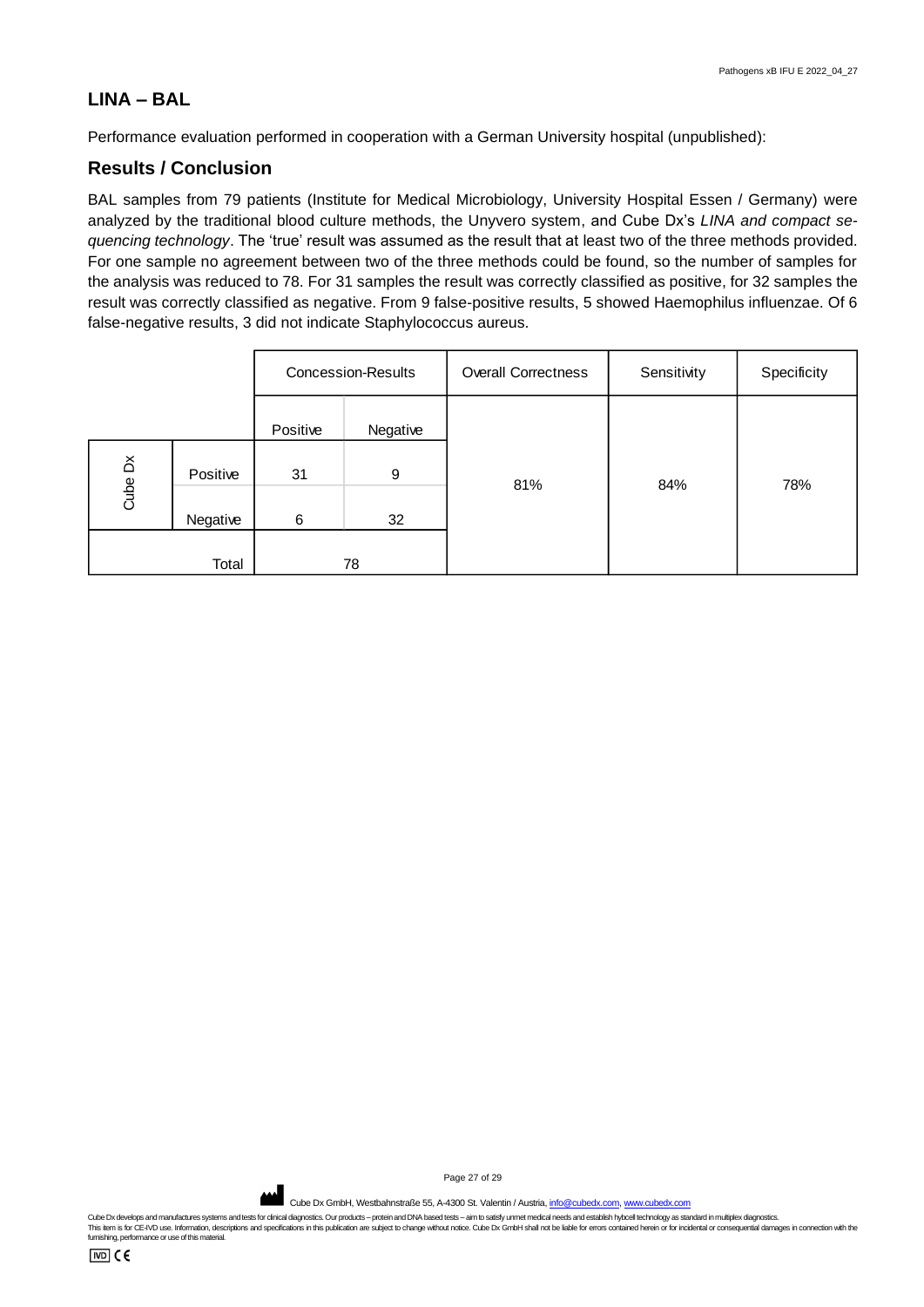# <span id="page-27-0"></span>**11. Changes in analytical performance and disposal**

For verification of the functionality of the test and the implementation, weekly examination with a reference standard (e.g., Cube Dx's External Process Controls (EPCs)) is stipulated.

In case of changing analytical performance refer to the section Troubleshooting (below) of this manual.

For verification of the functionality of the EPCs, run several tests and compare outcomes with the expected outcome. If the outcome is not as expected, use EPCs from another lot and repeat the tests.

All single-use materials (PCR tubes, hybcells, pipette tips, etc.) can be disposed of without special procedures. The usual precautions for potentially infectious material have to be applied.

Patient sample containers (e.g., EDTA tubes) and LE-solution tubes (GINA 500 Kit, yellow cap) as well as EPCs are potentially containing infectious material and have to be disposed of according to your organization's rules for disposal of infectious material.

Page 28 of 29

Cube Dx GmbH, Westbahnstraße 55, A-4300 St. Valentin / Austria, *info@cubedx.com*, www.cub